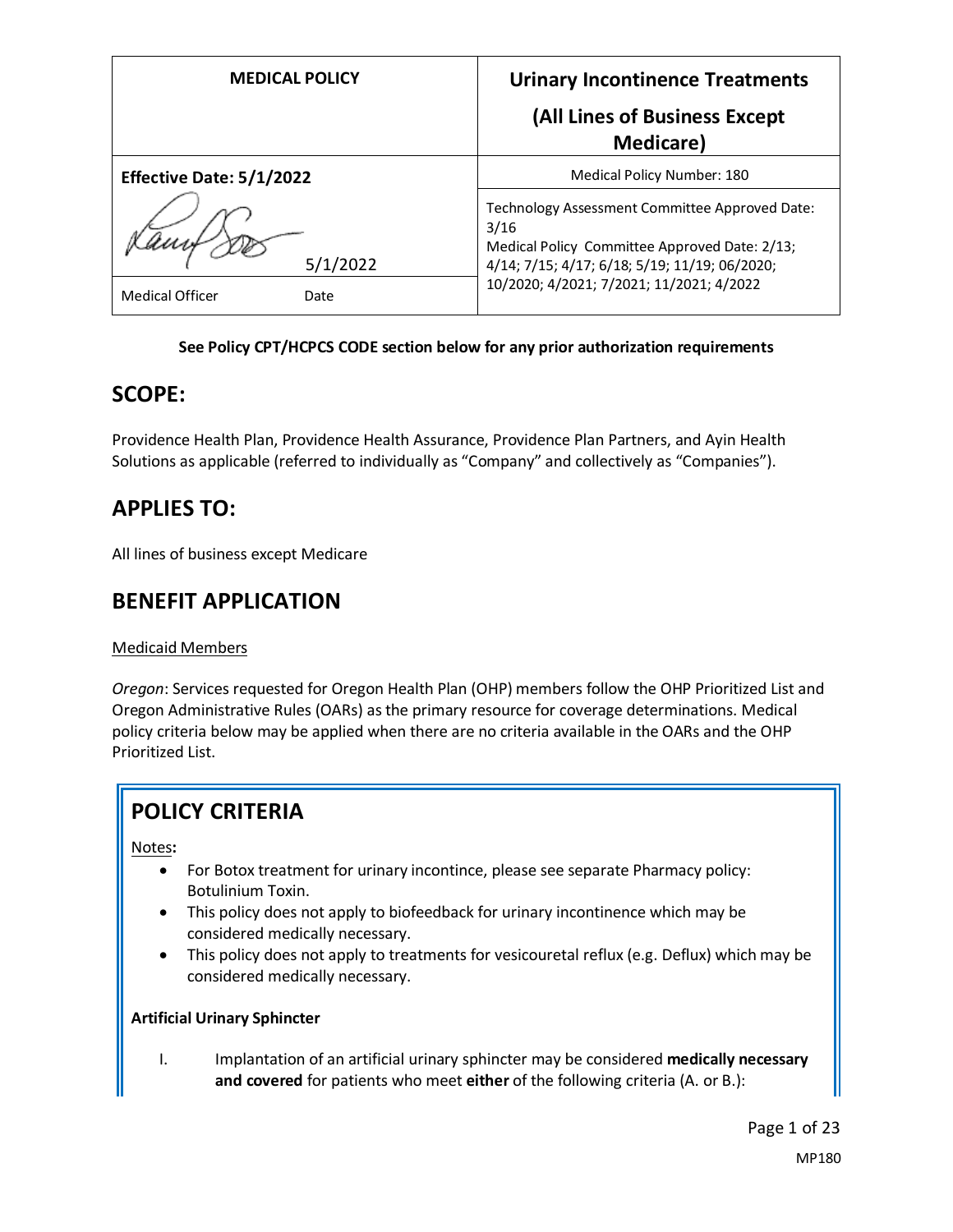- A. Urinary incontinence refractory to behavioral, pharmacological, and other surgical treatments; **or**
- B. Six or more months post-prostatectomy with symptoms refractory to behavioral and pharmacological therapies.
- II. Implantation of an artificial urinary sphincter is considered **investigational and is not covered** when criterion I. above is not met.

#### **Injectable Bulking Agents**

- III. FDA-approved injectable bulking agents (e.g. Coaptite, Durasphere, Macroplastique) may be considered **medically necessary and covered** for patients who meet **both** of the following criteria (A. and B.):
	- A. Urinary incontinence resulting from intrinsic sphincter deficiency that is refractory to conservative management; **and**
	- B. Patient lacks the following contraindications (1. and 2.):
		- 1. Acute urogenital tract inflammation or infection; **and**
		- 2. Fragile urethral mucosal lining (e.g. post-radiation therapy, post-surgery to the bladder neck.)
- IV. Injectable bulking agents are considered **investigational and are not covered** when criterion III. above is not met.

#### **Percutaneous Tibial Nerve Stimulation**

#### *Initial Treatment*

- V. Percutaneous tibial nerve stimulation administered once weekly for up to 12 weeks may be considered **medically necessary and covered** for patients who meet **all** of the following criteria (A.- C.):
	- A. Patient's symptoms limit activities of daily living; **and**
	- B. Failure, intolerance or contraindication to conservative medical management; **and**
	- C. Patient has failed a trial of **two** different classes of medications (e.g. antimuscarinic/anticholinergics and beta-3 adrenoceptor agonists), unless contraindicated.
- VI. Percutaneous tibial nerve stimulation is considered **investigational and is not covered** when criterion V. above is not met.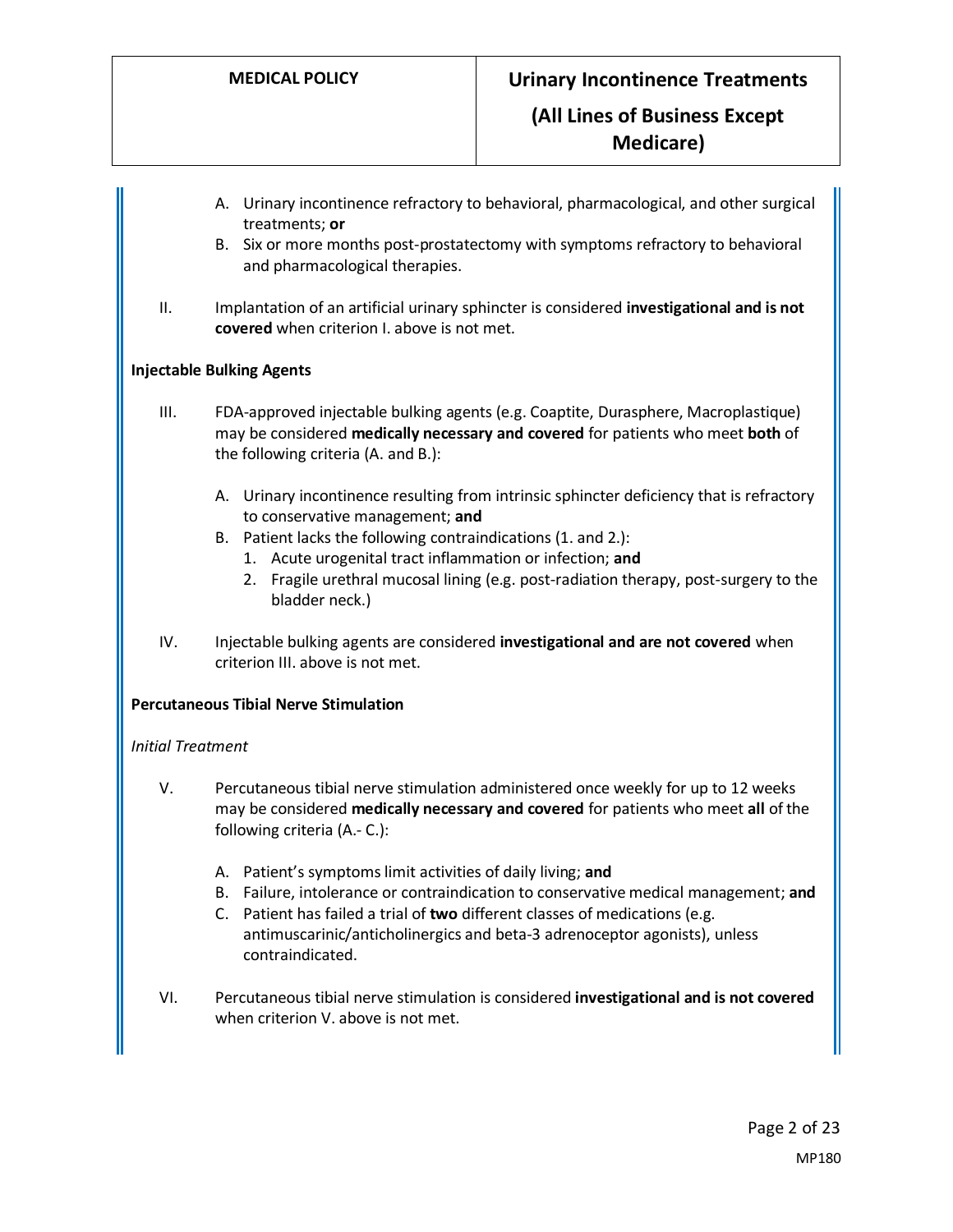VII. More than 12 treatments of percutaneous tibial nerve stimulation is considered **investigational and is not covered** when there is no documented improvement in symptoms (e.g. voiding diary).

# *Additional Treatments*

VIII. More than 12 treatments of percutaneous tibial nerve stimulation may be considered **medically necessary and covered** when there is documented improvement in symptoms (e.g. voiding diary). Subsequent treatments will be allowed at a frequency of 1 every month for a maximum of 2 years. The 2 year time period begins with the initiation of PTNS treatment.

## **Sacral Nerve Stimulation**

## *Trial Period*

- IX. A trial period of sacral nerve stimulation with a temporarily implanted lead may be considered **medically necessary and covered** when **both** of the following criteria are met (A. and B.):
	- A. Patient symptoms are refractory to conservative behavioral treatments (e.g. pelvic floor exercises); **and**
	- B. Incontinence is not related to a spinal cord injury or progressive, systemic neurologic condition.
- X. A trial period of sacral nerve stimulation is considered **investigational and is not covered** when criterion IX. above is not met.

#### *Permanent Implantation*

- XI. Permanent implantation of a sacral nerve stimulator may be considered **medically necessary and covered** if the trial period demonstrates a documented improvement in symptoms (e.g. voiding diary).
- XII. Permanent implantation of a sacral nerve stimulator is considered **investigational and is not covered** when criterion XI. above is not met.
- XIII. Removal or replacement of a scaral nerve stimulator is considered **not medically necessary and not covered** if the initial device remains functional.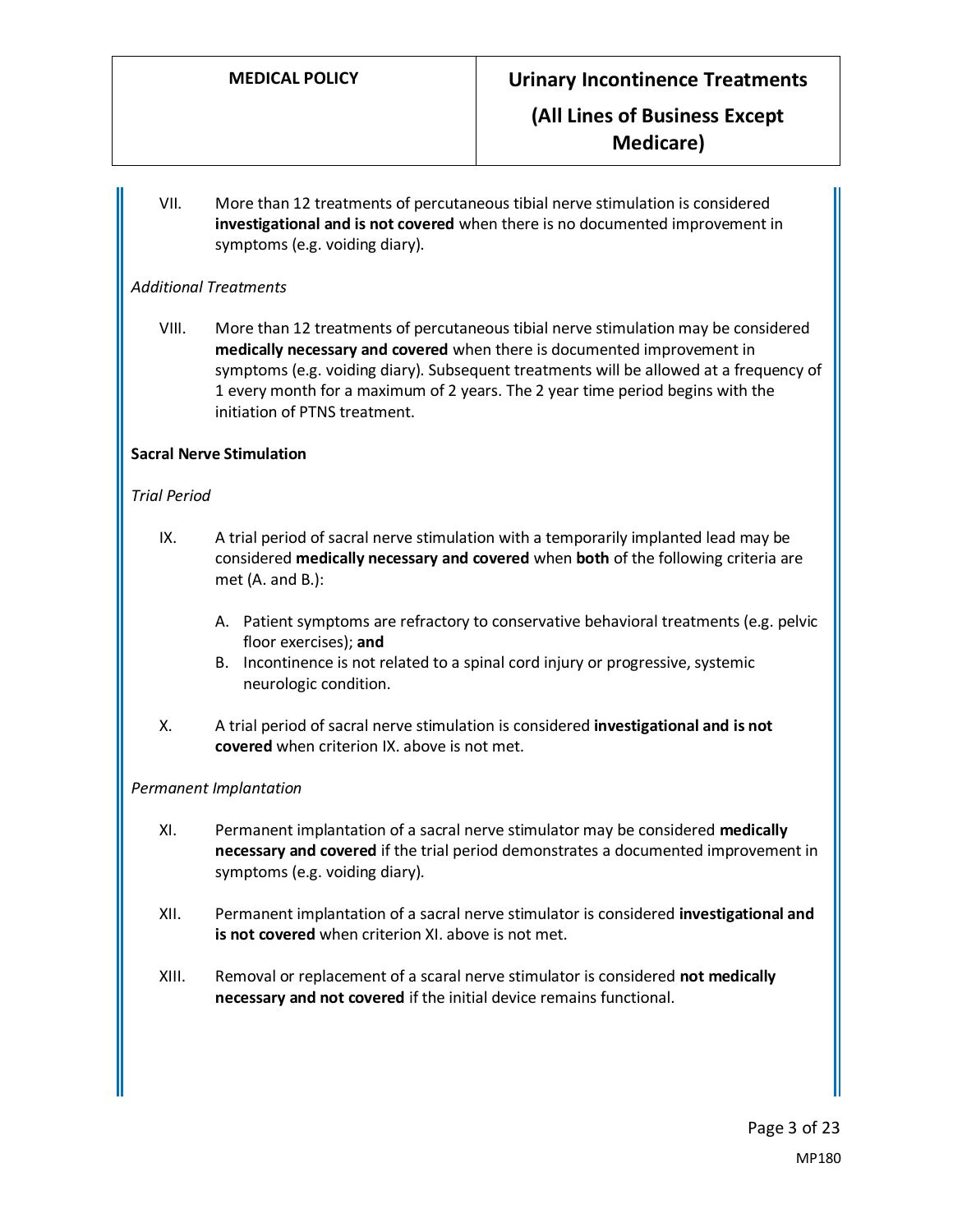# **Non-Covered Treatments**

XIV. Other treatments of urinary incontinence are considered **not medically necessary and are not covered**, including but not limited to, the following (A.-F.):

- A. Implanted Adjustable Continence Therapy (e.g. ProAct Therapy System)
- B. Intraurethral valve-pump (e.g., InFlow™ Intraurethral Valve-Pump from Vesiflo, Inc.)
- C. Pelvic Floor Electrical Stimulation
- D. Transurethral Radiofrequency Therapy (Renessa Procedure)
- E. Vaginal Cones
- F. External female catheters (e.g. PureWick Urine Collection System)

Link t[o Policy Summary](#page-18-0)

# **CPT/HCPCS CODES**

| <b>All Lines of Business Except Medicare</b> |                                                                                                                                                                                                                                                                                                                                                                                                                                                                                                                  |  |
|----------------------------------------------|------------------------------------------------------------------------------------------------------------------------------------------------------------------------------------------------------------------------------------------------------------------------------------------------------------------------------------------------------------------------------------------------------------------------------------------------------------------------------------------------------------------|--|
| <b>Prior Authorization Required</b>          |                                                                                                                                                                                                                                                                                                                                                                                                                                                                                                                  |  |
| 0587T                                        | Percutaneous implantation or replacement of integrated single device neurostimulation<br>system including electrode array and receiver or pulse generator, including analysis,<br>programming, and imaging guidance when performed, posterior tibial nerve                                                                                                                                                                                                                                                       |  |
| 0588T                                        | Revision or removal of integrated single device neurostimulation system including<br>electrode array and receiver or pulse generator, including analysis, programming, and<br>imaging guidance when performed, posterior tibial nerve                                                                                                                                                                                                                                                                            |  |
| 0589T                                        | Electronic analysis with simple programming of implanted integrated neurostimulation<br>system (eg, electrode array and receiver), including contact group(s), amplitude, pulse<br>width, frequency (Hz), on/off cycling, burst, dose lockout, patient-selectable parameters,<br>responsive neurostimulation, detection algorithms, closed-loop parameters, and passive<br>parameters, when performed by physician or other qualified health care professional,<br>posterior tibial nerve, 1-3 parameters        |  |
| 0590T                                        | Electronic analysis with complex programming of implanted integrated neurostimulation<br>system (eg, electrode array and receiver), including contact group(s), amplitude, pulse<br>width, frequency (Hz), on/off cycling, burst, dose lockout, patient-selectable parameters,<br>responsive neurostimulation, detection algorithms, closed-loop parameters, and passive<br>parameters, when performed by physician or other qualified health care professional,<br>posterior tibial nerve, 4 or more parameters |  |
| 51715                                        | Endoscopic injection of implant material into the submucosal tissues of the urethra<br>and/or bladder neck                                                                                                                                                                                                                                                                                                                                                                                                       |  |
| 52327                                        | Cystourethroscopy (including ureteral catheterization); with subureteric injection of<br>implant material                                                                                                                                                                                                                                                                                                                                                                                                        |  |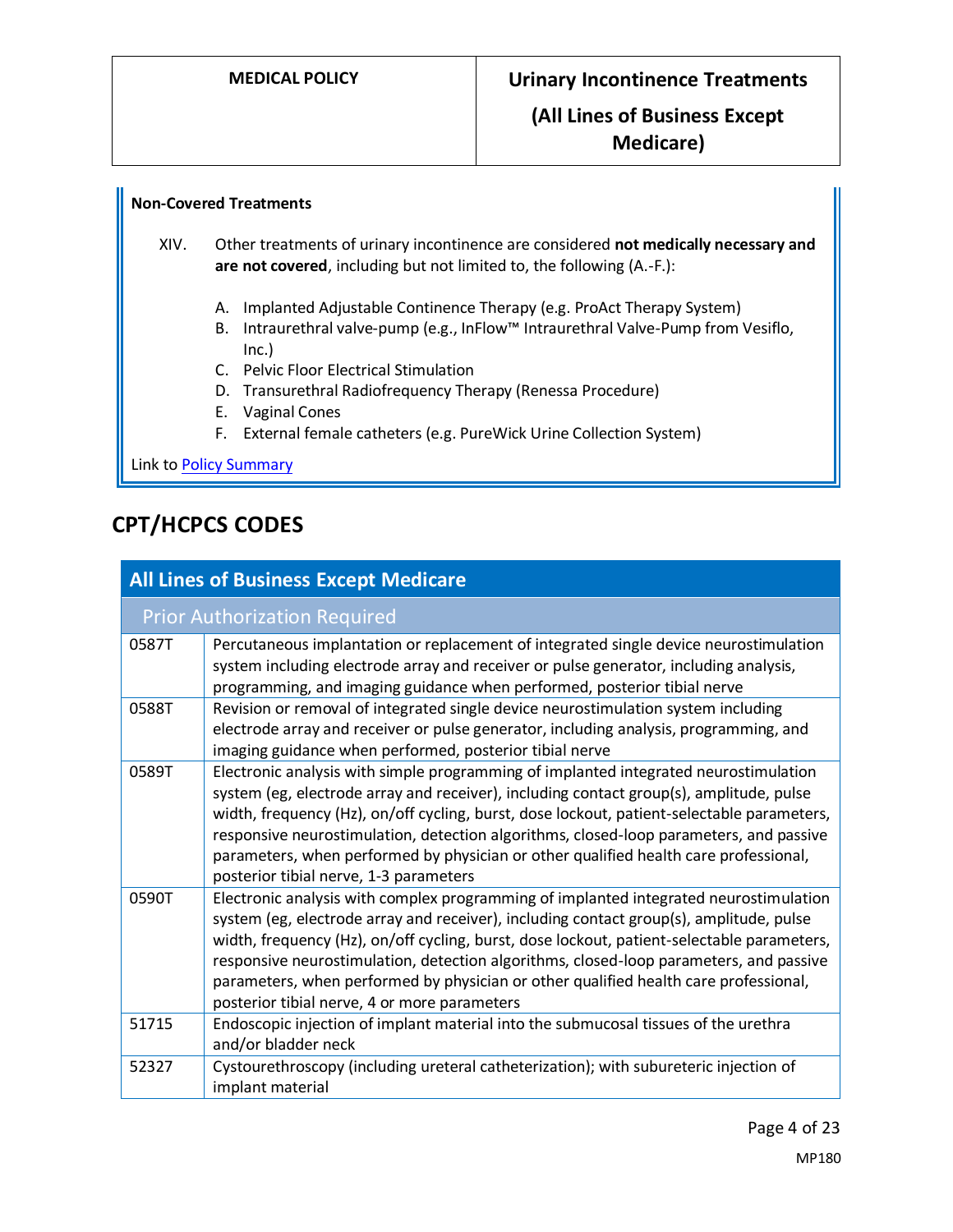**Medicare)**

| 53444 | Insertion of tandem cuff (dual cuff)                                                         |
|-------|----------------------------------------------------------------------------------------------|
| 53445 | Insertion of inflatable urethral/bladder neck sphincter, including placement of pump,        |
|       | reservoir, and cuff                                                                          |
| 53446 | Removal of inflatable urethral/bladder neck sphincter, including pump, reservoir, and        |
|       | cuff                                                                                         |
| 53447 | Removal and replacement of inflatable urethral/bladder neck sphincter including pump,        |
|       | reservoir, and cuff at the same operative session                                            |
| 53449 | Repair of inflatable urethral/bladder neck sphincter, including pump, reservoir, and cuff    |
| 64561 | Percutaneous implantation of neurostimulator electrode array; sacral nerve                   |
|       | (transforaminal placement) including image guidance, if performed                            |
| 64581 | Open implantation of neurostimulator electrode array; sacral nerve (transforaminal           |
|       | placement)                                                                                   |
| 64585 | Revision or removal of peripheral neurostimulator electrode array                            |
| 64590 | Insertion or replacement of peripheral or gastric neurostimulator pulse generator or         |
|       | receiver, direct or inductive coupling                                                       |
| 64595 | Revision or removal of peripheral or gastric neurostimulator pulse generator or receiver     |
| A4290 | Sacral nerve stimulation test lead, each                                                     |
| C1767 | Generator, neurostimulator (implantable), non-rechargeable                                   |
| C1778 | Lead, neurostimulator (implantable)                                                          |
| C1815 | Prosthesis, urinary sphincter (implantable)                                                  |
| C1816 | Receiver and/or transmitter, neurostimulator (implantable)                                   |
| C1883 | Adapter/extension, pacing lead or neurostimulator lead (implantable)                         |
| C1897 | Lead, neurostimulator test kit (implantable)                                                 |
| L8603 | Injectable bulking agent, collagen implant, urinary tract, 2.5 ml syringe, includes shipping |
|       | and necessary supplies                                                                       |
| L8604 | Injectable bulking agent, dextranomer/hyaluronic acid copolymer implant, urinary tract,      |
|       | 1 ml, includes shipping and necessary supplies                                               |
| L8606 | Injectable bulking agent, synthetic implant, urinary tract, 1 ml syringe, includes shipping  |
|       | and necessary supplies                                                                       |
| L8679 | Implantable neurostimulator, pulse generator, any type                                       |
| L8680 | Implantable neurostimulator electrode, each                                                  |
| L8682 | Implantable neurostimulator radiofrequency receiver                                          |
| L8683 | Radiofrequency transmitter (external) for use with implantable neurostimulator               |
|       | radiofrequency receiver                                                                      |
| L8684 | Radiofrequency transmitter (external) for use with implantable sacral root                   |
|       | neurostimulator receiver for bowel and bladder management, replacement                       |
| L8685 | Implantable neurostimulator pulse generator, single array, rechargeable, includes            |
|       | extension                                                                                    |
| L8686 | Implantable neurostimulator pulse generator, single array, non-rechargeable, includes        |
|       | extension                                                                                    |
| L8687 | Implantable neurostimulator pulse generator, dual array, rechargeable, includes              |
|       | extension                                                                                    |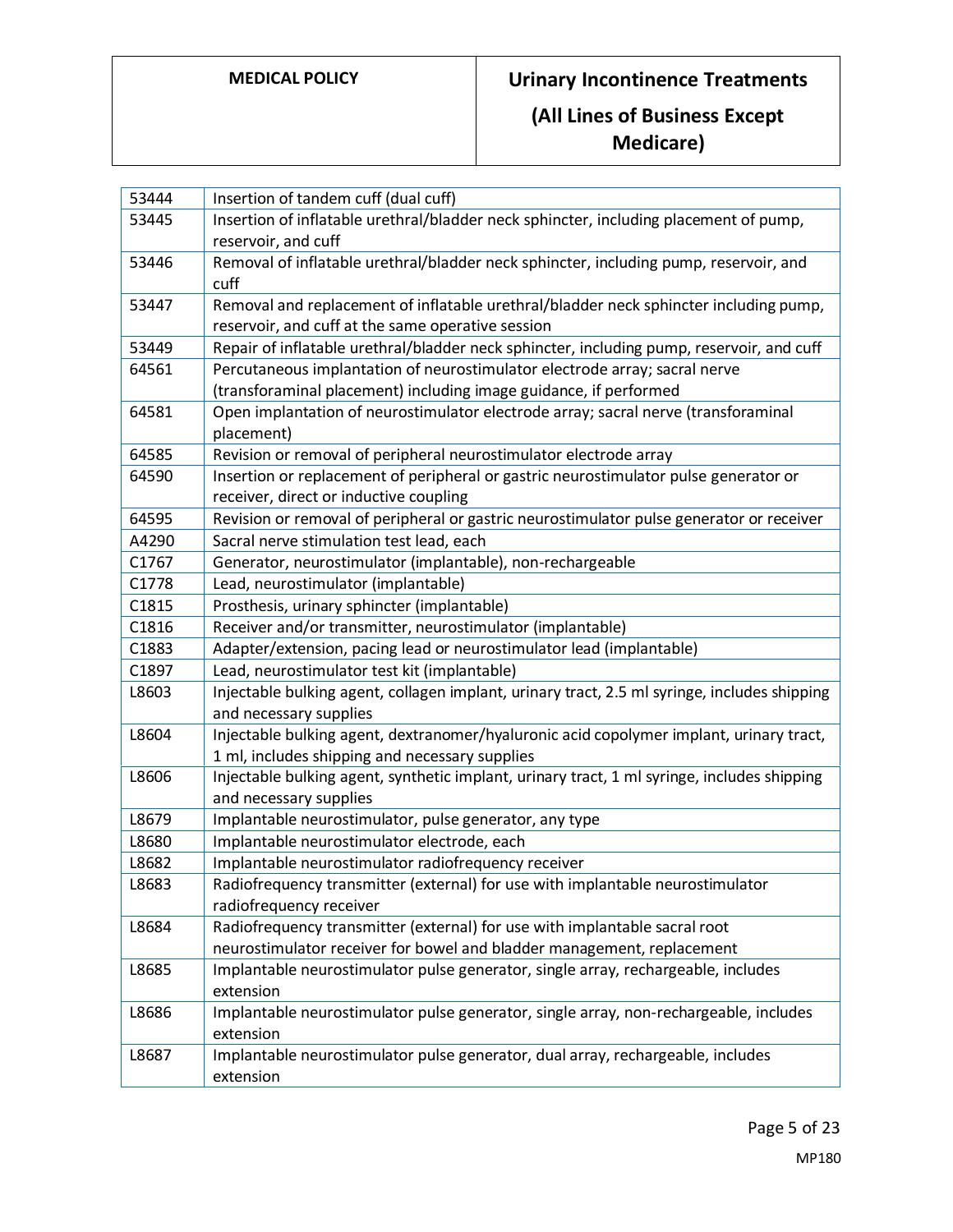# **MEDICAL POLICY Urinary Incontinence Treatments**

# **(All Lines of Business Except Medicare)**

| L8688              | Implantable neurostimulator pulse generator, dual array, non-rechargeable, includes<br>extension                                                                                                                                                                                                                      |  |
|--------------------|-----------------------------------------------------------------------------------------------------------------------------------------------------------------------------------------------------------------------------------------------------------------------------------------------------------------------|--|
| L8689              | External recharging system for battery (internal) for use with implantable<br>neurostimulator, replacement only                                                                                                                                                                                                       |  |
| L8695              | External recharging system for battery (external) for use with implantable<br>neurostimulator, replacement only                                                                                                                                                                                                       |  |
|                    | No Prior Authorization Required                                                                                                                                                                                                                                                                                       |  |
| 64566              | Posterior tibial neurostimulation, percutaneous needle electrode, single treatment,<br>includes programming                                                                                                                                                                                                           |  |
| 90912              | Biofeedback training, perineal muscles, anorectal or urethral sphincter, including EMG<br>and/or manometry, when performed; initial 15 minutes of one-on-one physician or<br>other qualified health care professional contact with the patient                                                                        |  |
| 90913              | Biofeedback training, perineal muscles, anorectal or urethral sphincter, including EMG<br>and/or manometry, when performed; each additional 15 minutes of one-on-one<br>physician or other qualified health care professional contact with the patient (List<br>separately in addition to code for primary procedure) |  |
| 97014              | Application of a modality to 1 or more areas; electrical stimulation (unattended)                                                                                                                                                                                                                                     |  |
| 97032              | Application of a modality to 1 or more areas; electrical stimulation (manual), each 15<br>minutes                                                                                                                                                                                                                     |  |
| A4335              | Incontinence supply; miscellaneous                                                                                                                                                                                                                                                                                    |  |
| E0745              | Neuromuscular stimulator, electronic shock unit                                                                                                                                                                                                                                                                       |  |
| <b>Not Covered</b> |                                                                                                                                                                                                                                                                                                                       |  |
| 53860              | Transurethral radiofrequency micro-remodeling of the female bladder neck and                                                                                                                                                                                                                                          |  |
|                    | proximal urethra for stress urinary incontinence                                                                                                                                                                                                                                                                      |  |
| 0548T              | <b>TERMED 12/31/2021</b>                                                                                                                                                                                                                                                                                              |  |
|                    | Transperineal periurethral balloon continence device; bilateral placement, including<br>eystoscopy and fluoroscopy                                                                                                                                                                                                    |  |
| 0549T              | <b>TERMED 12/31/2021</b>                                                                                                                                                                                                                                                                                              |  |
|                    | Transperineal periurethral balloon continence device; unilateral placement, including                                                                                                                                                                                                                                 |  |
|                    | eystoscopy and fluoroscopy                                                                                                                                                                                                                                                                                            |  |
| 0550T              | <b>TERMED 12/31/2021</b>                                                                                                                                                                                                                                                                                              |  |
|                    | Transperineal periurethral balloon continence device; removal, each balloon                                                                                                                                                                                                                                           |  |
| 0551T              | <b>TERMED 12/31/2021</b>                                                                                                                                                                                                                                                                                              |  |
|                    | Transperineal periurethral balloon continence device; adjustment of balloon(s) fluid<br>volume                                                                                                                                                                                                                        |  |
| 0596T              | Temporary female intraurethral valve-pump (ie, voiding prosthesis); initial insertion,<br>including urethral measurement                                                                                                                                                                                              |  |
| 0597T              | Temporary female intraurethral valve-pump (ie, voiding prosthesis); replacement                                                                                                                                                                                                                                       |  |
| 0672T              | Endovaginal cryogen-cooled, monopolar radiofrequency remodeling of the tissues                                                                                                                                                                                                                                        |  |
|                    | surrounding the female bladder neck and proximal urethra for urinary incontinence                                                                                                                                                                                                                                     |  |
| E0740              | Non-implanted pelvic floor electrical stimulator, complete system                                                                                                                                                                                                                                                     |  |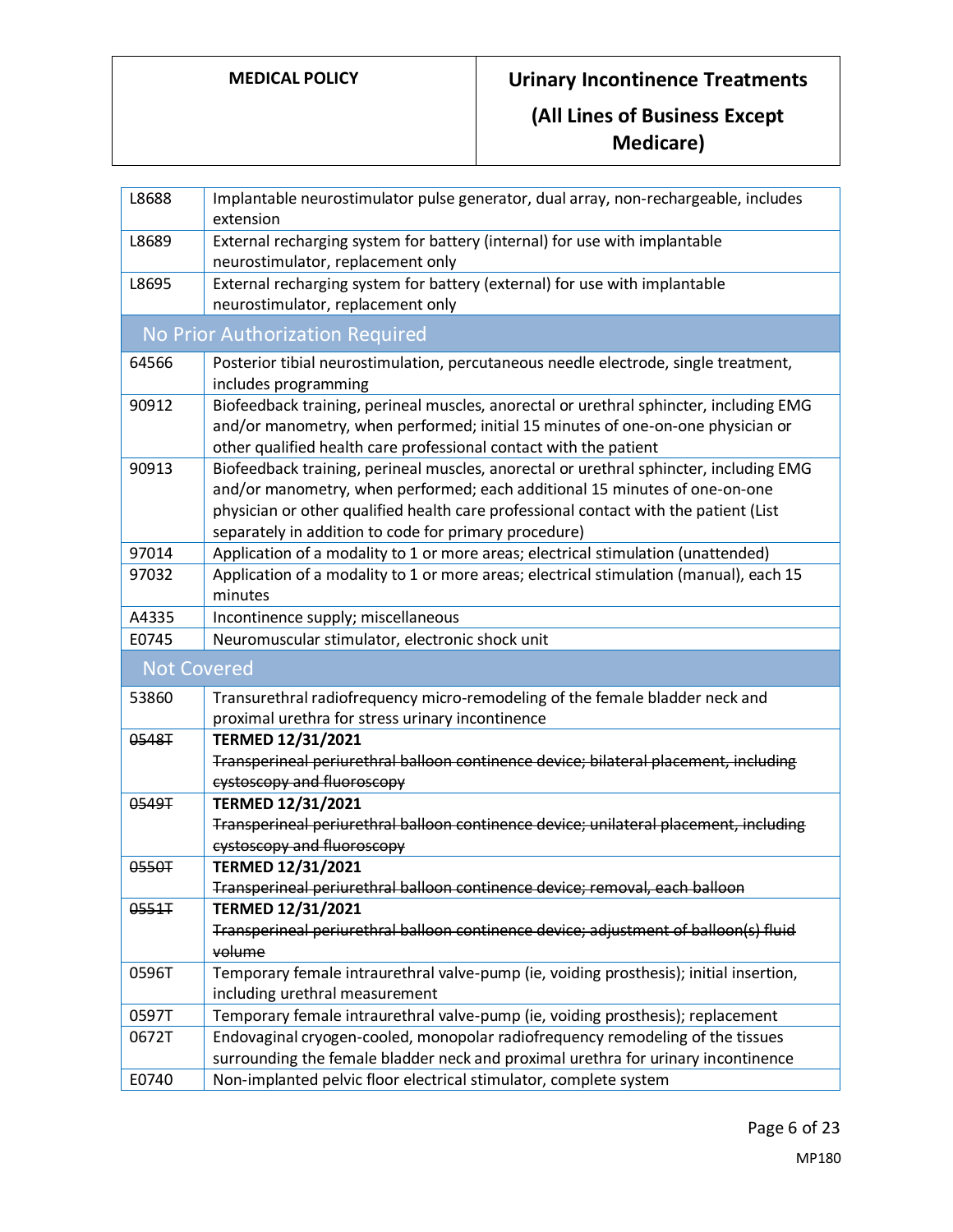**Medicare)**

| 53451 | Periurethral transperineal adjustable balloon continence device; bilateral insertion,<br>including cystourethroscopy and imaging guidance  |
|-------|--------------------------------------------------------------------------------------------------------------------------------------------|
| 53452 | Periurethral transperineal adjustable balloon continence device; unilateral insertion,<br>including cystourethroscopy and imaging guidance |
| 53453 | Periurethral transperineal adjustable balloon continence device; removal, each balloon                                                     |
| 53454 | Periurethral transperineal adjustable balloon continence device; percutaneous<br>adjustment of balloon(s) fluid volume                     |
| K1006 | Suction pump, home model, portable or stationary, electric, any type, for use with<br>external urine management system                     |
| K1010 | Indwelling intraurethral drainage device with valve, patient inserted, replacement only,<br>each                                           |
| K1011 | Activation device for intraurethral drainage device with valve, replacement only, each                                                     |
| K1012 | Charger and base station for intraurethral activation device, replacement only                                                             |

# **DESCRIPTION**

# Urinary Incontinence

Urinary incontinence refers to the involuntary loss of urine. It has a high degree of prevalence in the older population and is a significant contributor to healthcare costs, disability and reduced quality of life.

Urinary incontinence is categorized as stress incontinence (SUI), urge incontinence (UUI) or mixed incontinence (MUI) (a combination of stress and urge incontinence). Stress urinary incontinence is the predominant type of urinary incontinence in women, and is the complaint of involuntary leakage of urine during exertion, sneezing or coughing. Urge urinary incontinence is the predominant type of urinary incontinence in men, and describes the sudden urge to urinate and the involuntary loss of urine. Nearly all people with incontinence will benefit from conservative treatment including physical therapy, increasing fitness and weight loss. Those with an element of urge incontinence may also benefit from treatment with a medication aimed at reducing detrusor muscle over activity. Stress incontinence may be effectively treated in some women with a pessary.

# Treatments of Urinary Incontinence

# *Artificial Urinary Sphincter*

The artificial urinary sphincter is an implanted device consisting of three interconnected silicone components: a cuff, a balloon reservoir and a pump, each of which is attached to a length of silicone tubing. The cuff is filled with saline fluid and compresses the urethra to prevent leakage. When ready to urinate, the patient squeezes the pump (implanted in the scrotum or upper thigh), which pulls fluid from the cuff into the pressure-regulating balloon, thereby releases compression on the urethra and allowing urination. After several minutes, saline fluid automatically returns from the pressure regulating balloon to the cuff, thereby squeezing the urethra closed once more.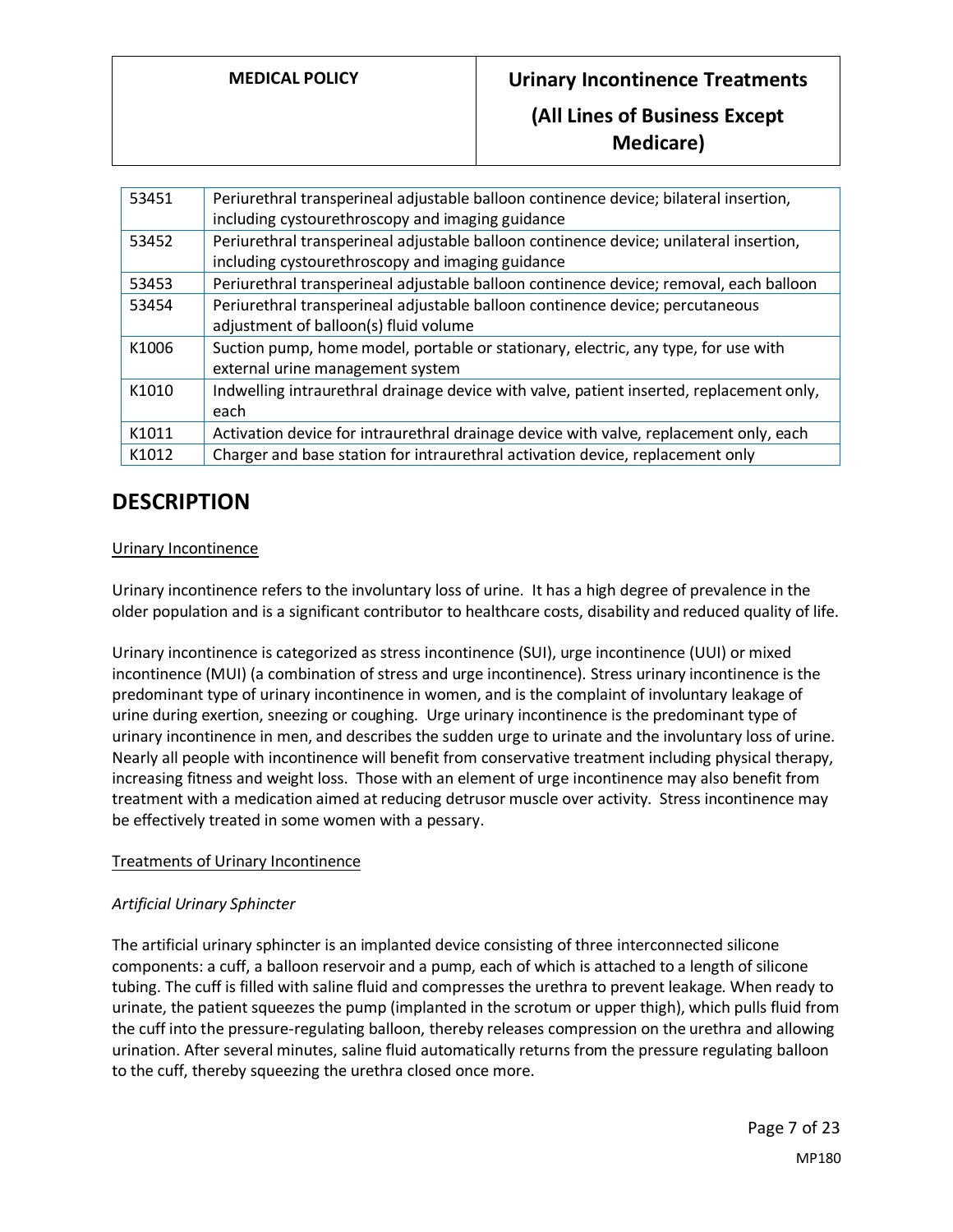## *Injectable Bulking Agents*

Implanted in the urethral wall, these implants reduce the inner diameter of the urethra, and provide focal pressure on the proximal urethra, thereby increasing urethral resistance and improving patients' continence.<sup>1</sup> Materials used in bulking agents may include: glutaraldehyde cross-linked bovine collagen (i.e. Contigen®); carbon-coated zirconium oxide particles (i.e. Durasphere®); calcium hydroxylapatite particles (i.e. Coaptite®); and silicone elastomer/polydimethylsiloxane (Macroplastique®).

## *Percutaneous Tibial Nerve Stimulation*

Percutaneous tibial nerve stimulation delivers an electrical current to the sacral nerve plexus via an electrode place in a superficial branch of the posterior tibial nerve in the ankle. The low-voltage pulse hypothetically stimulates and strengthens pelvic floor function such that incontinence improves.

## *Sacral Nerve Stimulation*

Sacral nerve stimulation is the surgical application of a mild electrical pulse to a sacral nerve, which influences the functioning of the bladder, bowel, anal sphincter, and the pelvic floor muscles. The implanted electrode connects to an external pulse generator, which provides continuous stimulation to the pelvic floor musculature, thereby improving pelvic floor function.

# *Pelvic Floor Electrical Stimulation*

Pelvic floor electrical stimulation refers to a class of non-implanted devices that deliver electrical stimulation indirectly to the pelvic floor and pudendal nerve. Stimulation contracts the pelvic floor, thereby purportedly strengthening pelvic floor muscles, increasing urethral pressure and preventing leakage during an abrupt increase in intra-abdominal pressure.<sup>2</sup>

# *Transurethral Radiofrequency Therapy (Renessa Procedure)*

Transurethral radiofrequency uses non-ablative levels of radiofrequency energy to shrink and stabilize the endopelvic fascia, thereby purportedly improving support for the urethra and bladder neck and improving continence.

#### *Vaginal Cones*

Vaginal weight training is a behavioral therapy that employs weights during Kegel or pelvic floor exercises to strengthen pelvic floor muscles and improve continence. Weighted cones are inserted into the vagina and the patient contracts the pelvic floor to prevent them from slipping out.<sup>3</sup>

#### *Implanted Adjustable Continence Therapy (e.g. ProAct Therapy System)*

ProAct is an implantable device consisting of two volume-adjustable silicone balloons that are surgically placed in either the bladder neck or at the apex of the prostatic remnant. These balloons are connected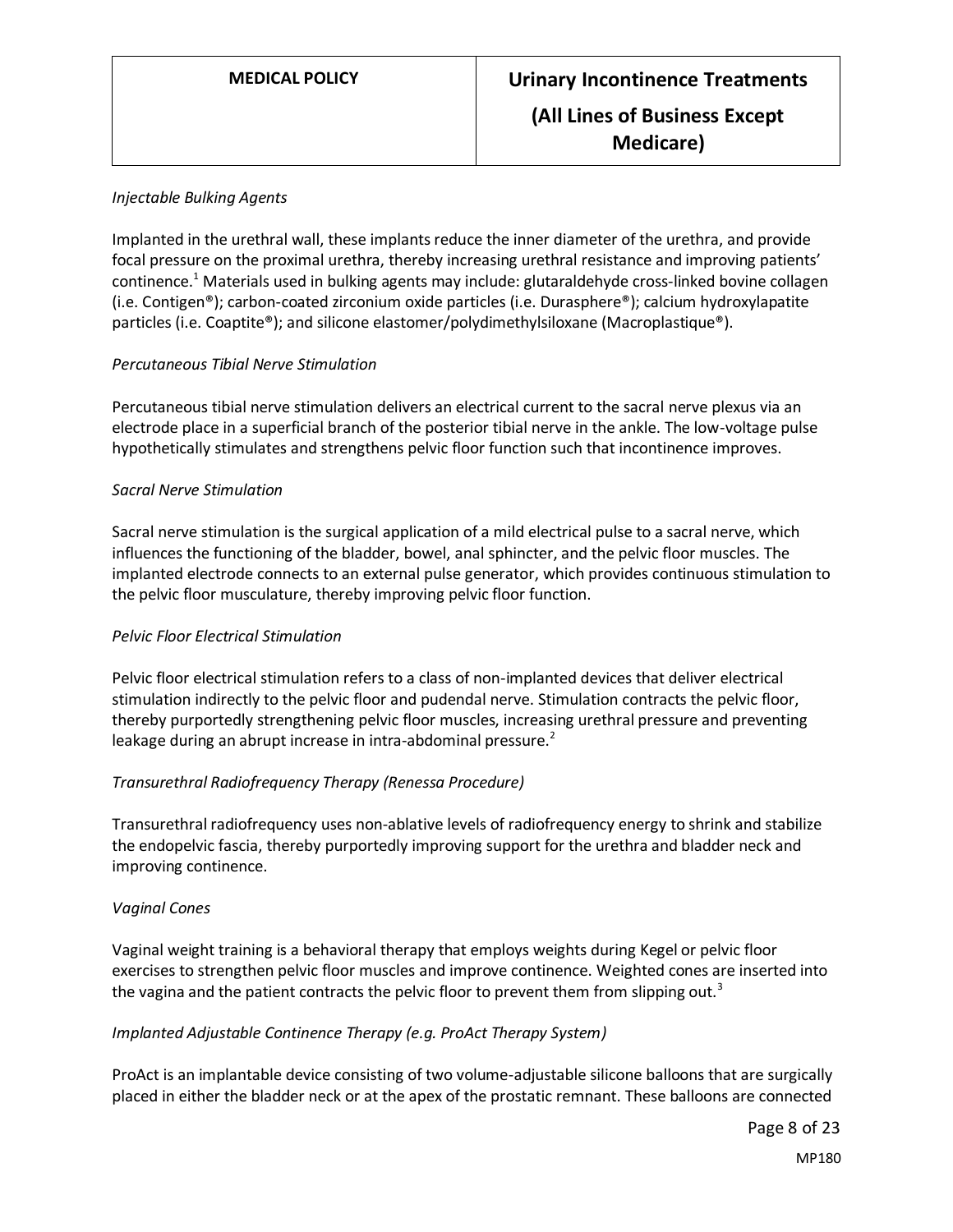to bi-lumen tubing with a subcutaneous injection port at the end. The balloons purportedly increase the amount of pressure required to urinate, thereby guarding against unintentional leakage brought about by sneezing or coughing. Device ports are used to perform periodic surgical balloon volume adjustments.<sup>4</sup>

# *Intraurethral valve-pump (e.g., inFlowTM Intraurethral Valve-Pump)*

The inFlowTM Intraurethral Valve-Pump is the first device of this type. It is a temporary, replaceable urethral valve-pump for use in adult women with impaired detrusor contractility (IDC). The device consists of multiple components, including a miniature valve-pump that is inserted into the urethra and left in place. The valve-pump is operated via remote control, allowing the bladder to empty when activated and blocking urinary flow after bladder emptying. A physician performs the initial device insertion; after training, device insertion and removal can be performed by the patient or a caregiver. The inserted component of the device must be replaced at least once every 29 days.

# **REVIEW OF EVIDENCE**

A review of the ECRI, Hayes, Cochrane, and PubMed databases was conducted regarding various treatments for urinary incontinence. Below is a summary of the available evidence identified through June 2021.

# Artificial Urinary Sphincter

# *Non-Neurogenic Severe Stress Urinary Incontinence*

In 2018, Reus and colleagues evaluated the safety and efficacy of an artificial urinary sphincter (AMS 800) for the treatment of severe stress urinary incontinence (SUI) in non-neurogenic women.<sup>5</sup> Independent investigators systematically searched the literature through February 2018, identified eligible studies, assessed study quality, extracted data and pooled reported results. In total, 12 studies were included for review (n=886), none of which were prospective or randomized. Median follow-up across studies was 69 months. The outcome of "complete continence" was evaluated in all 12 studies – the proportion varied between 42% and 86%. Anticipated serious adverse event rates ranged from 2% to 54% across 6 studies. The level of evidence for both performance and safety outcomes was very low. Limitations included reviewed studies' retrospective and non-randomized design, small sample sizes, inadequate follow-up, heterogeneous outcome measures and heterogeneous patient selection criteria. Investigators concluded that evidence supporting the use of an AUS remains insufficient and that large, prospective and randomized trials were to establish the safety and validity of AUS.

# *Neurogenic Severe Stress Urinary Incontinence*

In 2016, Farag and colleagues conducted a systematic review evaluating the efficacy of various surgical treatments, including artificial urinary sphincters (AUS), for the treatment of neurogenic stress urinary incontinence.<sup>6</sup> Surgical outcomes of success, failure, and reoperation were calculated. Across 8 studies included for review (n=399), AUS patients experienced significantly better outcomes than patients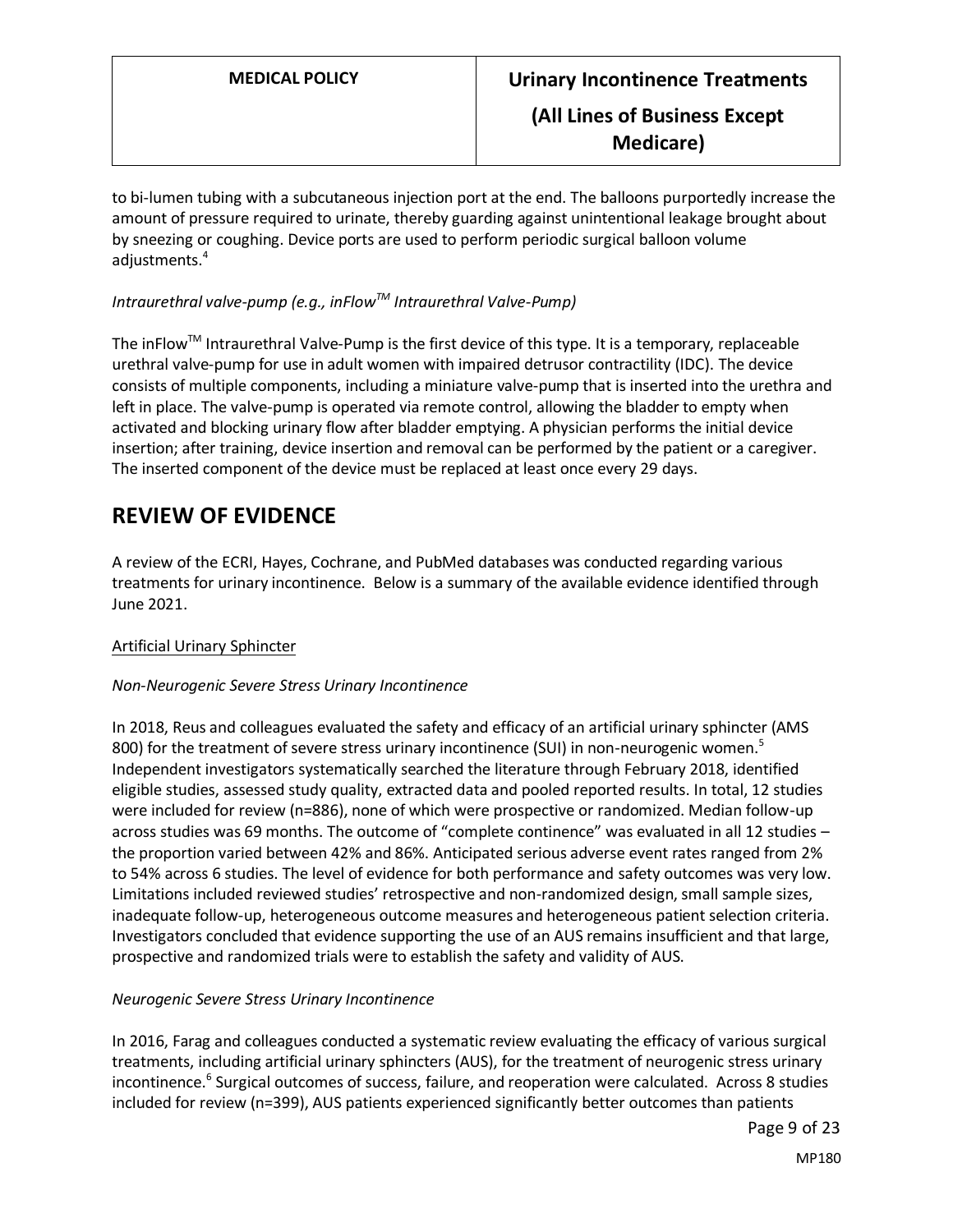receiving urethral bulking agents (77 ± 15% vs. 27 ± 20%, *p*=0.002). However, the reoperation rate for AUS patients was higher than patients receiving either urethral slings or bulking agents. Limitations include a lack of prospective and randomized studies and heterogeneity of outcome measures and patient selection criteria. Investigators called for additional, high-quality studies to establish the safety and efficacy of AUS.

## Injectable Bulking Agents

In 2018 and 2017, Hayes conducted two reviews of abstracts evaluating the safety and efficacy of various injectable bulking agents (i.e. Macroplastique, Coaptite, and Durasphere EXP) for the treatment of stress urinary incontinence.<sup>1,7</sup> Searching the literature through June 2018, Hayes identified a combined total of 19 abstracts many of which were manufacturer-funded and reported mixed results. Both reports determined that evidence was insufficient to assess any injectable bulking agent. Hayes called for large, high-quality trials with long-term follow-up to establish the treatment's safety and efficacy.

In 2018, Capobianco and colleagues conducted a systematic review and meta-analysis evaluating the safety and efficacy of a bulking agent (Urolastic) for the treatment of stress urinary incontinence.<sup>8</sup> Investigators systematically searched the literature through January 2018, identified eligible studies, assessed study quality, extracted data and pooled reported results. In total, 5 studies were included for full-text review (n =276). Follow-up among included studies ranged from 6 to 24-months. Investigators reported that the pooled proportion of secondary injections in treated patients was 20% (95% CI: 15%– 24%;  $1^2$ :0%). Subjective improvement was only assed in 2 of 5 studies and was measured by different means. Four of five studies evaluated treatment success, with a pooled proportion of 57% (95% CI: 38%– 75%;  $1^2$ : 82.3%). The pooled proportion of complication rates across all studies was 36% (95% CI: 17%-57%;  $1^2$ : 91.3%). Limitations across included studies include heterogeneous outcomes, inadequate follow-up, small sample sizes, and the lack of comparator groups receiving alternative bulking agents. Investigators called for additional, larger studies to establish the efficacy of Urolastic.

In 2017, Cochrane conducted a systematic review evaluating injectable bulking agents in the treatment of urinary incontinence in women.<sup>9</sup> Investigators systematically searched the literature through November 2010, identified eligible studies, assessed study quality and extracted data. In total, 35 reports from 14 trials were included for review (n=2,004). The trials were assessed to be of moderate quality.

One trial compared bulking agents to conservative treatment and found bulking agents superior with respect to continence grade (RR 0.70, 95% CI: 0.52 to 0.94) and quality of life (mean difference: 0.54, 95% CI 0.16 to 0.92). Two trials compared injection to surgical management and reported superior outcomes in the surgical group (RR 4.77, 95% CI 1.96 to 11.64; and RR 1.69, 95% CI 1.02 to 2.79), although this difference was only significant in one of the two trials. Eight trials compared bulking agents of different kinds. All agents were shown to be effective comparable to collagen. Noting that metaanalyses remain impossible due to a lack of standardized assessment measures, investigators concluded that the evidence base was insufficient to suggest that bulking agents can relieve stress incontinence in women. Investigators called for both comparative randomized trials involving a placebo or conservative treatment arm, as well as long-term comparative trials with specific surgical procedures to determine

> Page 10 of 23 MP180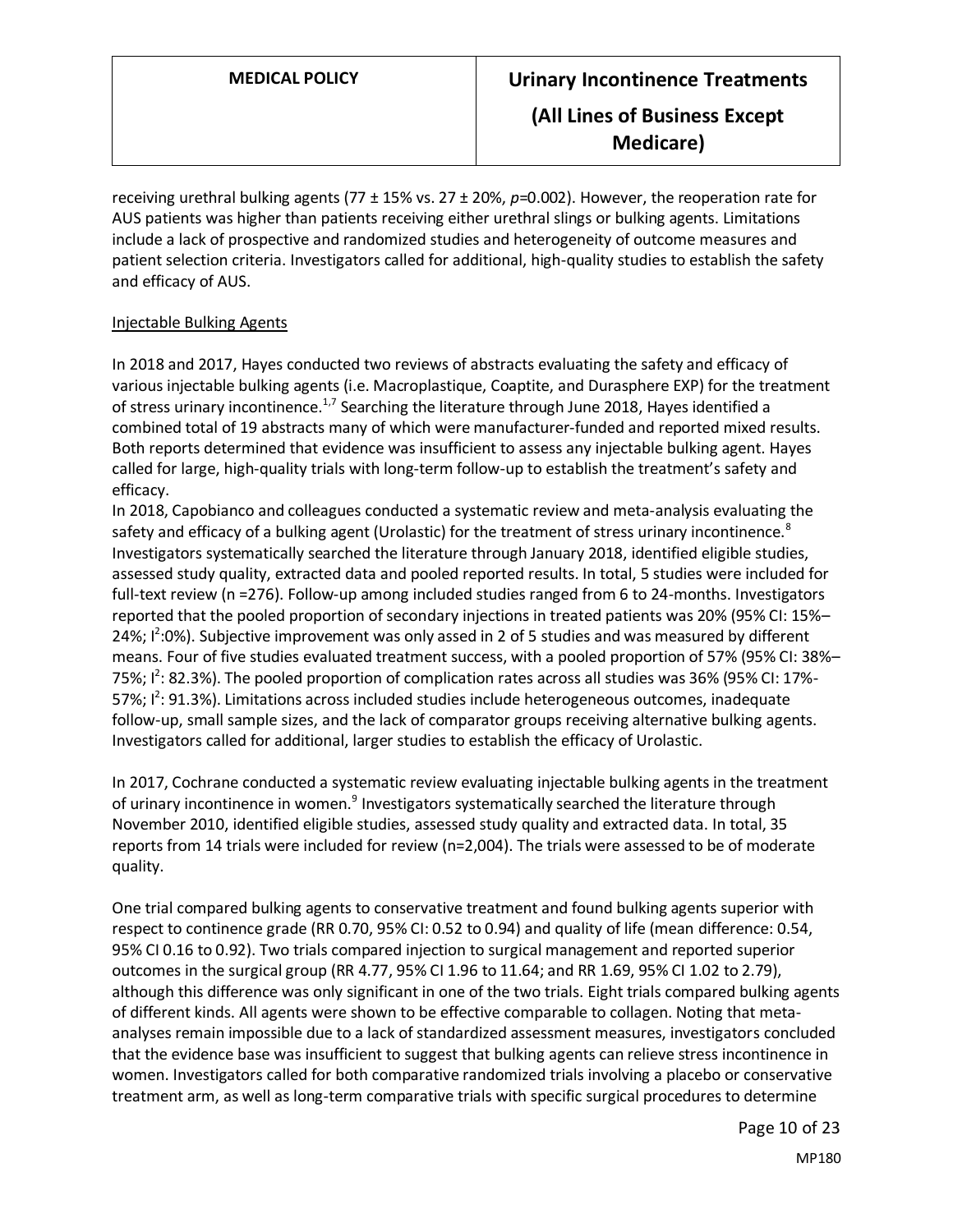long-term safety and efficacy of bulking agents as a standard first-line treatment for urinary incontinence.

In 2017, ECRI conducted an evidence review evaluating the efficacy of the Macroplastique urethral bulking agent for the treatment of stress urinary incontinence (SUI) in adult women.<sup>10</sup> ECRI searched the literature through September 2017, reviewing the abstracts of six studies and full text of one study that evaluated 3,886 patients (i.e. 3 systematic reviews (43 studies; n=3,637); 2 RCTs (n=90) and 2 nonrandomized controlled trials (n=159)).

Among patients receiving Macroplastique, the three systematic reviews reported improved subjective success rates, improved symptom rates, and a positive association between the number of re-injections and improved long-term SUI outcomes. Investigators from each systematic review concluded that bulking agents should be considered a safe and effective treatment option for patients who are both unsuitable for more invasive procedures and willing to accept the need for potential repeat injections. Two RCTs (comparing Macroplastique to pelvic floor exercises and pubovaginal slings) reported significant improvements in Macroplastique at follow-up ranging from 12 to 62 months.

Limitations in this review include the lack of full text evaluation and the lack of quality assessment by ECRI. Most studies included for review lacked comparator groups receiving either alternative bulking agents or surgical treatments. Nonetheless, Macroplastique appeared effective and well-tolerated in patients across studies. ECRI concluded that comparative evidence was insufficient to demonstrate Macroplastique's superiority to other bulking agents or SUI treatments. ECRI called for additional RCTs evaluating these treatments to confirm the results of the 2 small RCTs conducted to date.

Three earlier systematic reviews evaluating bulking agents reported mixed results in included studies.<sup>6,11,12</sup> Two of these reviews called for additional RCTs that evaluated standardized clinical outcomes to establish the safety and efficacy of bulking agents.  $6,11$ 

#### Percutaneous Tibial Nerve Stimulation

In 2018, Tutolo and colleagues conducted a systematic review evaluating sacral nerve stimulation and percutaneous tibial nerve stimulation in patients with non-neurogenic lower urinary tract dysfunction who had failed to respond to more conservative therapies.<sup>13</sup> Independent investigators systematically searched the literature through June 2017, identified eligible studies, assessed study quality and extracted data.

In total, 9 studies were identified, including 4 RCTs evaluating the efficacy of PTNS (n=388). Follow-up among studies averaged 3 months. One RCT compared PTNS to tolterodine and reported subjective cure or symptom improvements in 79.5% of PTNS patients compared to 54.8% of tolterodine patients (p = 0.01), although objective assessments did not demonstrate significant difference. Two additional RCTs, comparing PTNS to placebos, reported moderate to marked improvement among 54.5% of PTNS patients versus 20.9% in the control group (p < 0.001). Voiding diaries showed statistically significantly better results in PTNS patients. The overall success/improvement rate in PTNS varied between 54% and 79%. PTNS patients also experienced fewer side effects than those patients receiving sacral nerve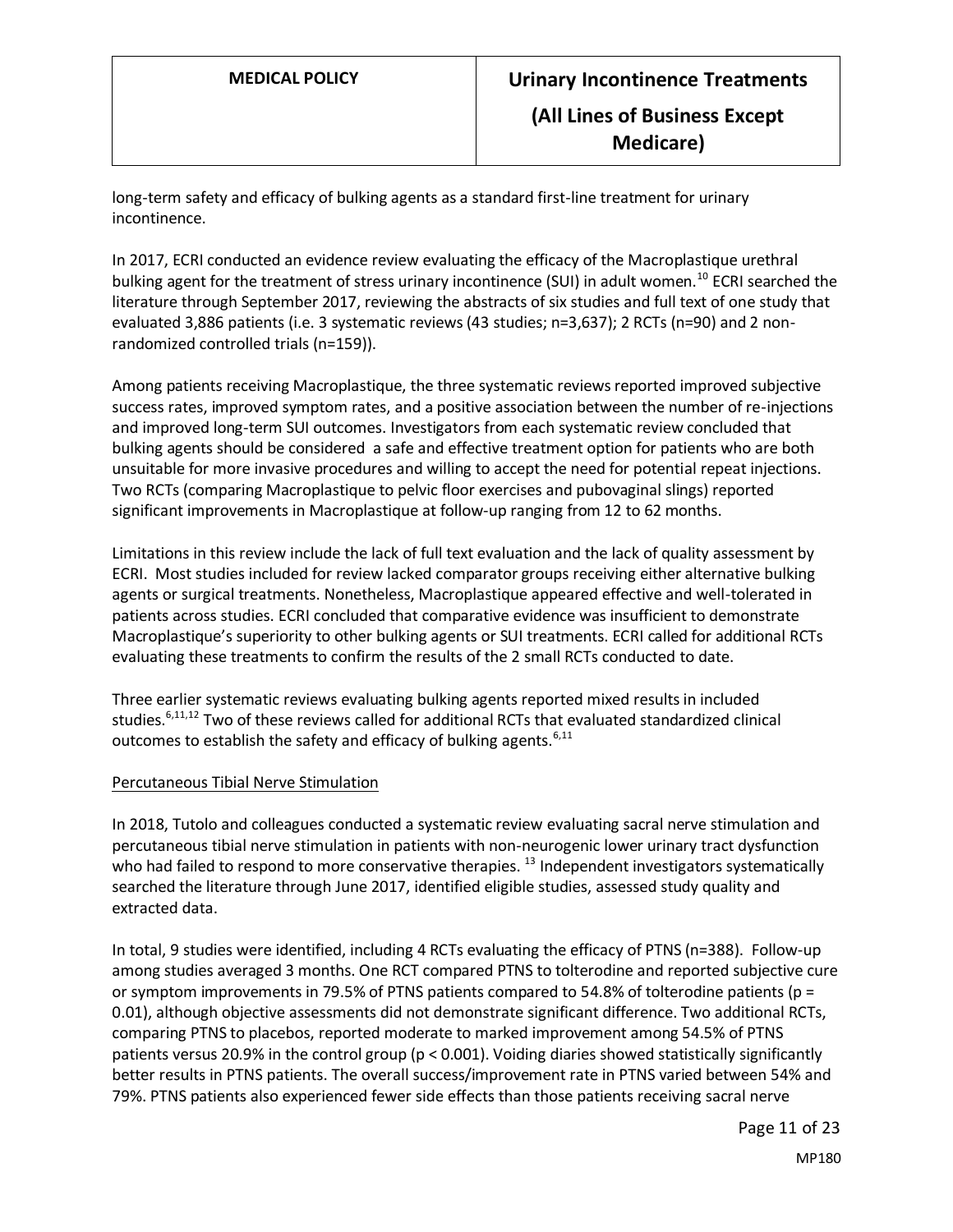stimulation. Investigators concluded that PTNS can be considered a valid alternative therapy for overactive bladder syndrome.

Across included studies, limitations include the lack of standardization of outcome measures, small sample sizes, and inadequate follow-up. Investigators concluded that PTNS appeared to improve symptoms in the short-term, with fewer side effects than patients receiving SNS. Nonetheless, investigators called for additional studies with long-term follow up to confirm validity of results reported to date.

In 2021, Hayes published an updated comparative effectiveness review evaluating PTNS for the treatment of non-neurogenic overactive bladder syndrome.<sup>14</sup> Having searched the literature through September 2018, 12 RCTs were included for review, all of which evaluated adults who had not responded to standard medical therapies. Sample sizes ranged from 30 to 220 patients and follow-up varied from 4 weeks to 40 weeks.

Collectively, evidence from RCTs suggested that PTNS patients experienced superior symptom resolution to patients receiving sham PTNS. PTNS was also at least as effective as standard care with standard antimuscarinic (AM) drug therapy. As an adjunct to AM drug therapy, PTNS was generally superior to either therapy alone for improving moderate-to-severe symptoms and disease-specific quality of life (QOL). Mixed evidence suggested that PTNS is less effective for certain urinary outcomes compared with transvaginal electrical stimulation and intra-detrusor injection of onabotulinum toxin A (ID Btx-A). Compared to sham therapy, PTNS patients consistently improved the overall response, urinary symptoms and urinary-related quality of life (QOL). Compared to AM drug therapy alone, PTNS patients experienced a superior overall response. However, evidence of benefit for urge urinary incontinence was mixed, and no significant differences between groups were reported for urinary symptoms and QOL. Compared to either PTNS alone or AM drug therapy alone, patients receiving PTNS plus AM drug therapy reported equivalent or superior urinary and QOL outcomes. One study reported that transvaginal stimulation alone was more effective than PTNS alone for voiding frequency and urinary QOL. Another study suggested that ID Btx-A may be more effective than PTNS alone. However, give the paucity of data for both comparators, effectiveness could not be determined.

Hayes assessed as "moderate," the quality of evidence comparing PTNS to either sham PTNS or AM drug therapy. Conversely, the quality of evidence regarding PTNS as an adjunct therapy for the treatment of overactive bladder was assessed as "low," and, for PTNS versus other comparators, as "very low." Five of the 12 RCTs were conducted in low-middle income treatment settings, which may further limit results' generalizability.

Despite these limitations, Hayes assigned a "B" rating for use of PTNS alone relative to standard drug therapy (some proven benefit); a "C" rating for use of PTNS plus standard AM drug therapy (potential but unproven benefit); and "D2" ratings" for use of PTNS alone (insufficient evidence). Hayes concluded that while PTNS may be an effective treatment for adults with symptoms refractory to conservative care, additional RCTs were needed to define patient selection criteria and establish the long-term efficacy of PTNS.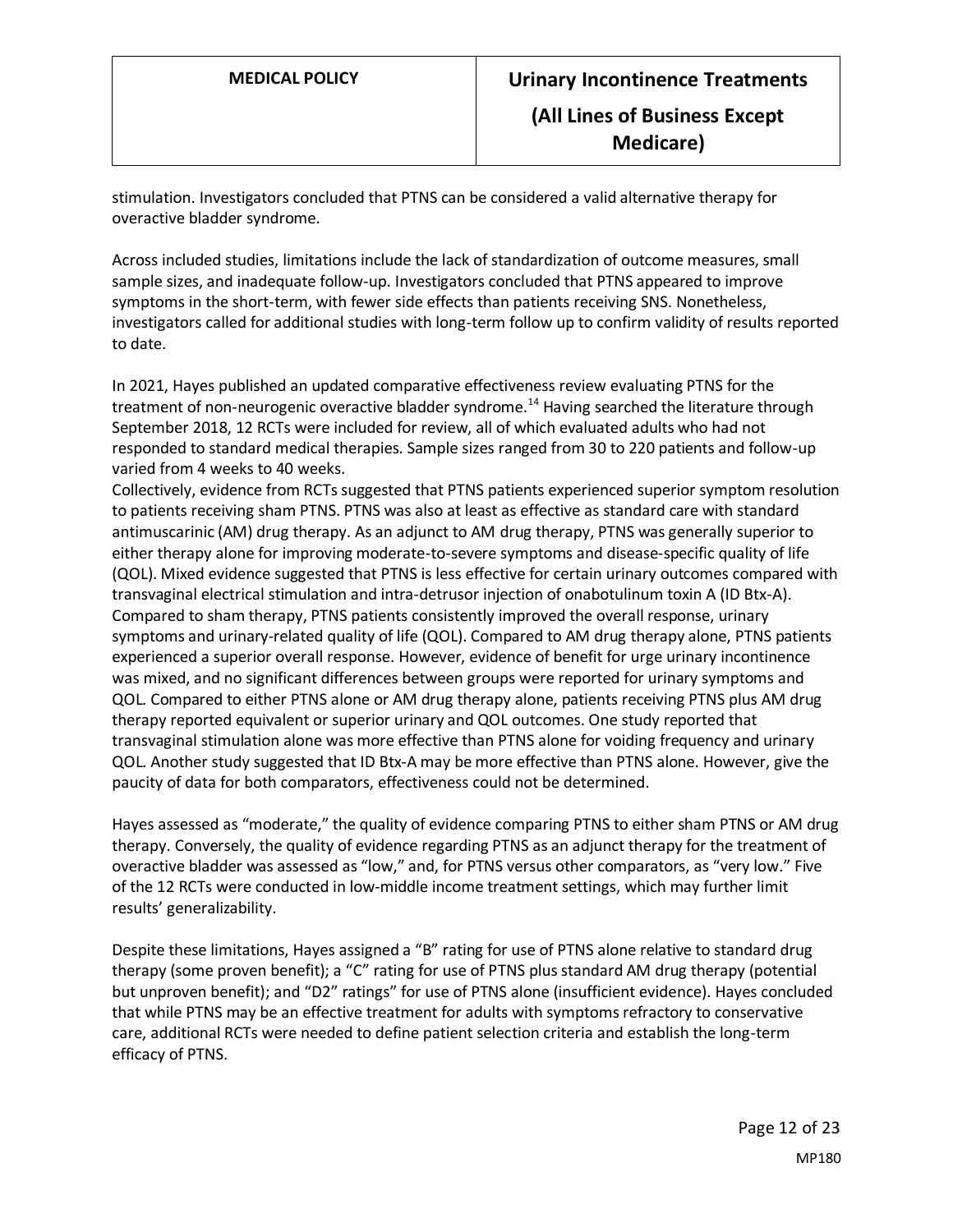### Sacral Nerve Stimulation

### *Systematic Reviews*

In 2010 (updated 2014; archived 2015), Hayes evaluated the safety and efficacy of sacral nerve stimulation (SNS) for the treatment of urinary voiding dysfunction.<sup>15</sup> Hayes searched the literature through May 2014 for studies reporting clinical outcomes for at least 50 patients. In total, 18 studies were included for review (1 RCT, 10 prospective controlled or uncontrolled case series, and 7 retrospective case series). The findings of 4 systematic reviews were also assessed. Sample sizes in included studies ranged from 51 to 581 patients. The primary outcome measured was incontinence symptom relief as measured and recorded by patients in daily voiding diaries.

Studies indicated that SNS may reduce symptoms of urge incontinence and improve quality of life in patients with urge incontinence, non-obstructive urinary retention, and urinary urgency-frequency syndrome. In the pivotal RCT on which FDA approval for the Interstim device is based, 183 patients (83%) with urgency-frequency symptoms reported increased voiding volumes with the same or reduced degree of frequency after 6 months of treatment. At 12 months, 81% of patients had reached normal voiding frequency. Among patients for whom data were available, these improvements were sustained for up to five years. SNS patients also reported significant improvements in quality of life compared to control group patients. Limitations of this RCT included the lack of placebo control and imprecisely defined guidelines for patient eligibility. The results of uncontrolled studies were generally positive with several studies reporting greater than 60% clinical efficacy of SNS at ≥ 5-year follow-up. Evidence was insufficient to demonstrate the efficacy of SNSS for the treatment of both neurogenic voiding dysfunction and mixed urinary incontinence due to a limited number of studies. No serious adverse events were reported as of 2014. Definitive patient selection criteria had also not yet been established.

Hayes concluded that SNS may be an appropriate treatment option for patients with documented urge incontinence, non-obstructive urinary retention, or urinary urgency-frequency syndrome who failed to respond to more conservative medical therapies. Hayes ultimately assigned a "B" rating (some proven benefit) for use of SNS as a last-resort therapy before consideration of bladder surgery in patients with urinary urge incontinence, non-obstructive urinary retention, or urgency-frequency syndrome who experience > 50% incontinence symptom relief during a trial of percutaneous SNS; a "C" rating for SNS in patients with neurogenic voiding dysfunction (potential but unproven benefit); and "D" ratings (insufficient evidence) for SNS in patients with mixed urinary incontinence and other incontinence conditions, or as a first line therapy.

# *Randomized Controlled Trials*

Since the publication of the Hayes review discussed above, several RCTs have evaluated the efficacy of SNS in treating urinary incontinence. One study reported significantly superior improvements in symptom severity and quality among 120 SNS patients compared to patients receiving tolterodine.<sup>16</sup> Another study (n=70) reported therapeutic success at 61% of SNS patients compared to 42% in the standard treatment group (*p* <0.02), as well as significantly superior QOL scores.<sup>17</sup> A third study reported a therapeutic response rate of 85% among SNS patients at 12-month follow-up, although data from the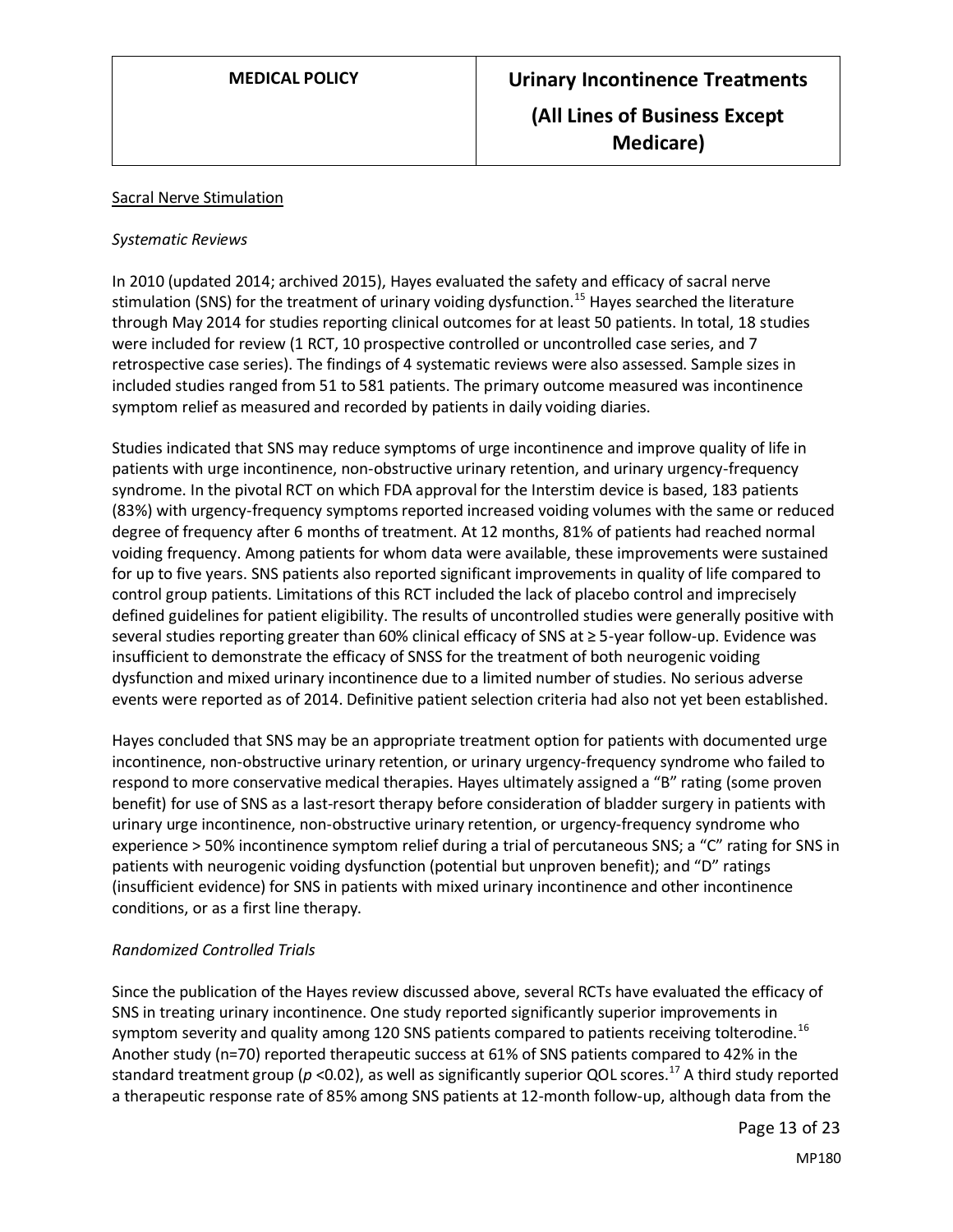control group of patients receiving only standard therapy was not included.<sup>18</sup> A fourth RCT reported clinically equivalent improvements in urge incontinence reductions per day between 189 patients treated with SNS and a control arm of 192 patients treated with onabotulinumtoxinA.<sup>19</sup>

# Pelvic Floor Electrical Stimulation

In 2020, Hayes updated a health technology evaluating the safety and efficacy of pelvic floor stimulation (PFS) for the treatment of both stress urinary incontinence (SUI) and urge urinary incontinence (UUI).<sup>2</sup> Hayes systematically searched the literature, identified eligible studies, assessed quality and extracted data. For women with SUI, sample sizes ranged from 45 to 200 patients (n=895); for women with UUI, sample sizes ranged from 40 to 148 (n=308); for men with SUI post radical retropubic prostatectomy (RRP), sample sizes ranged from 56 to 139 patients (n=258).

In total, 12 RCTs evaluated the effectiveness of PFS in women with urinary incontinence, and 3 RCTs evaluated the effectiveness of PFS in men with UI. Outcomes of interest included symptom relief, durability of continence, and improved quality of life (QOL) as measured by bladder diaries and patient specific questionnaires. Follow-up ranged from 9 months to 8 years. Results indicated that PFS improved UI symptoms in women, although results were mixed and not always significant when treatment was compared to sham stimulation, no active treatment or another active treatment (usually pelvic floor muscle training). In men, limited data suggested that PFS combined with pelvic floor muscle training improves symptoms. No major adverse events were reported in any of the reviewed studies. The following is a summary of the RCT's evaluated by Hayes:

# *Women with Stress Urinary Incontinence*

# **PFS vs. Sham Stimulation**

Three RCTs compared PFS to sham stimulation and reported conflicting results. Two of the three studies reported unverified improvements in urinary leakage and frequency symptoms compared to the control group. None of the studies found consistent improvements in quality of life outcomes, although 1 study reported improvements when assessed by a visual analog scale.

#### **PFS vs. No Active Treatment**

Compared with patients receiving no active treatment, 2 of 3 RCTs reported a significant reduction in number of episodes of urine leakage, amount of urine leakage, and improvements in quality of life, posttreatment urodynamic testing and social activity.

#### **PFS vs. Pelvic Floor Muscle Training**

Compared to patients receiving PFS, 2 RCTs suggested that patients receiving pelvic floor muscle training (PFMT) experienced superior outcomes. One RCT reported significant reduction in urine leakage in the control group compared to PFS patients ( $p = 0.02$ ). Another RCT reported superior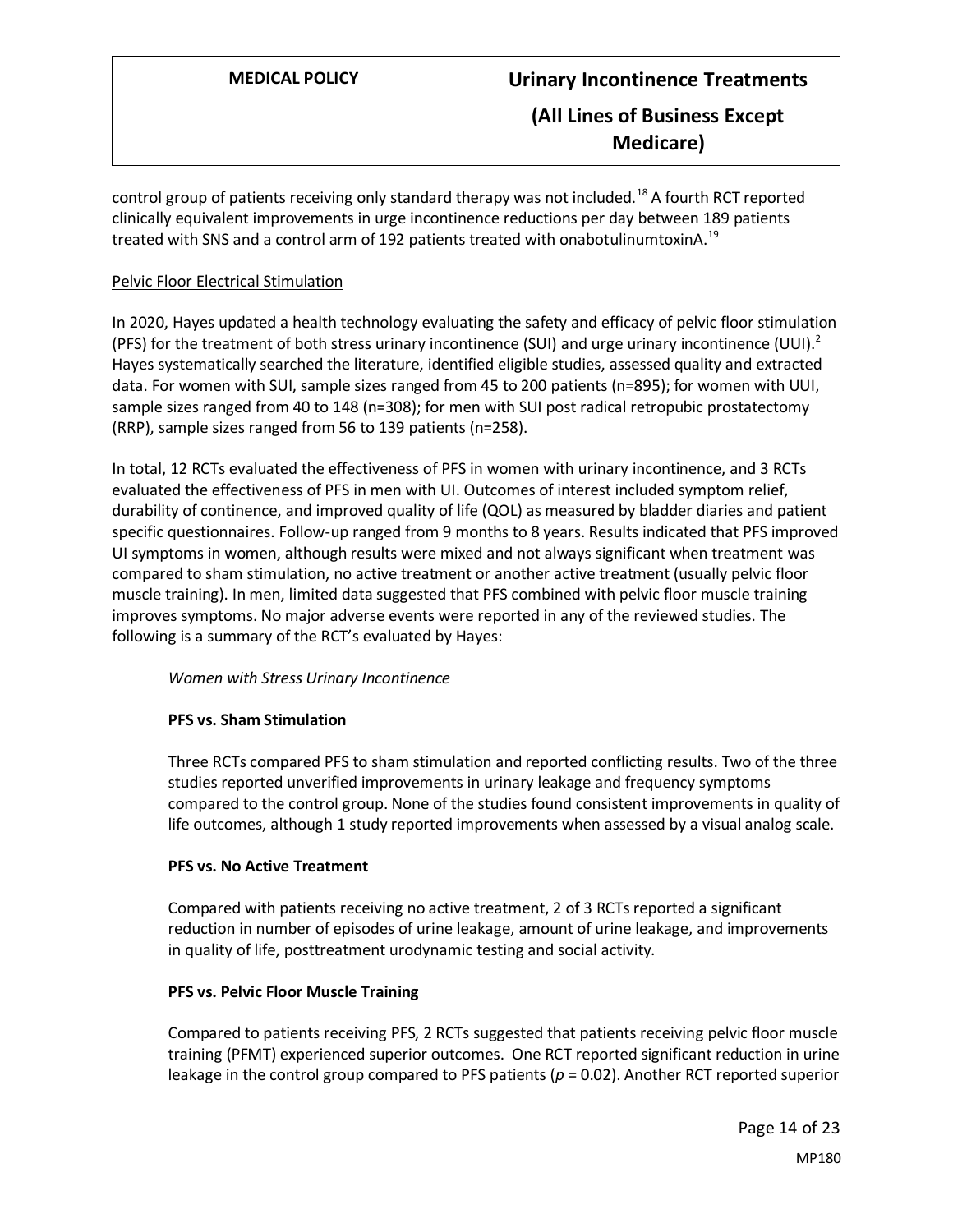subjective results for PMFT over PFES, with similar quality of life outcomes between the two groups.

#### **PFS plus PFMT vs. PMFT Alone**

Two RCTs reported no significant difference between treatment groups for any outcome (i.e. urinary leakage, frequency, quality of life and patient satisfaction.)

#### **PFS plus PFMT vs. PFS Alone**

One RCT found significant improvements within both treatment groups. No significant differences were reported regarding urinary frequency, incontinence, nocturia or patient satisfaction.

#### *Women with Urge Urinary Incontinence*

#### **PFS vs. Sham Stimulation**

Two RCTs provided conflicting results. One study found significant improvements among PFS patients in urinary frequency and patient-reported outcomes, as well fewer patients with detrusor instability posttreatment. A second RCT found no significant reduction in urinary leakage, percentage of patients with UUI posttreatment, or percentage of satisfied patients between groups.

#### **PFS compared with Pelvic Muscle Exercise**

One RCT reported no significant difference is in resolution of urinary urgency, urodynamic outcomes, or other urinary symptoms. PFS patients reported significant improvements in quality of life outcomes compared with pelvic muscle exercise patients.

#### *Men with Stress Urinary Incontinence*

#### **PFS plus PFMT vs. PMFT Alone**

Two RCTs found no significant differences between groups in number of continent patients, or in urine leakage posttreatment. A third study reported significant improvements in continence, at 3- and 6-month follow-up, but not at 12-months. PFS plus PFMT patient experiences reduced time to continence.

Hayes judged the overall quality of evidence as "low." Limitations included heterogeneity in patient populations, treatment protocols and comparator groups, as well as heterogeneity among studies in how and when outcomes were assessed. Definitive patient selection criteria remain unestablished. Hayes assigned a "C" rating (potential but unproven benefit) for PFS as a treatment for women with both urge urinary incontinence and stress urinary incontinence not caused by a neurological disease,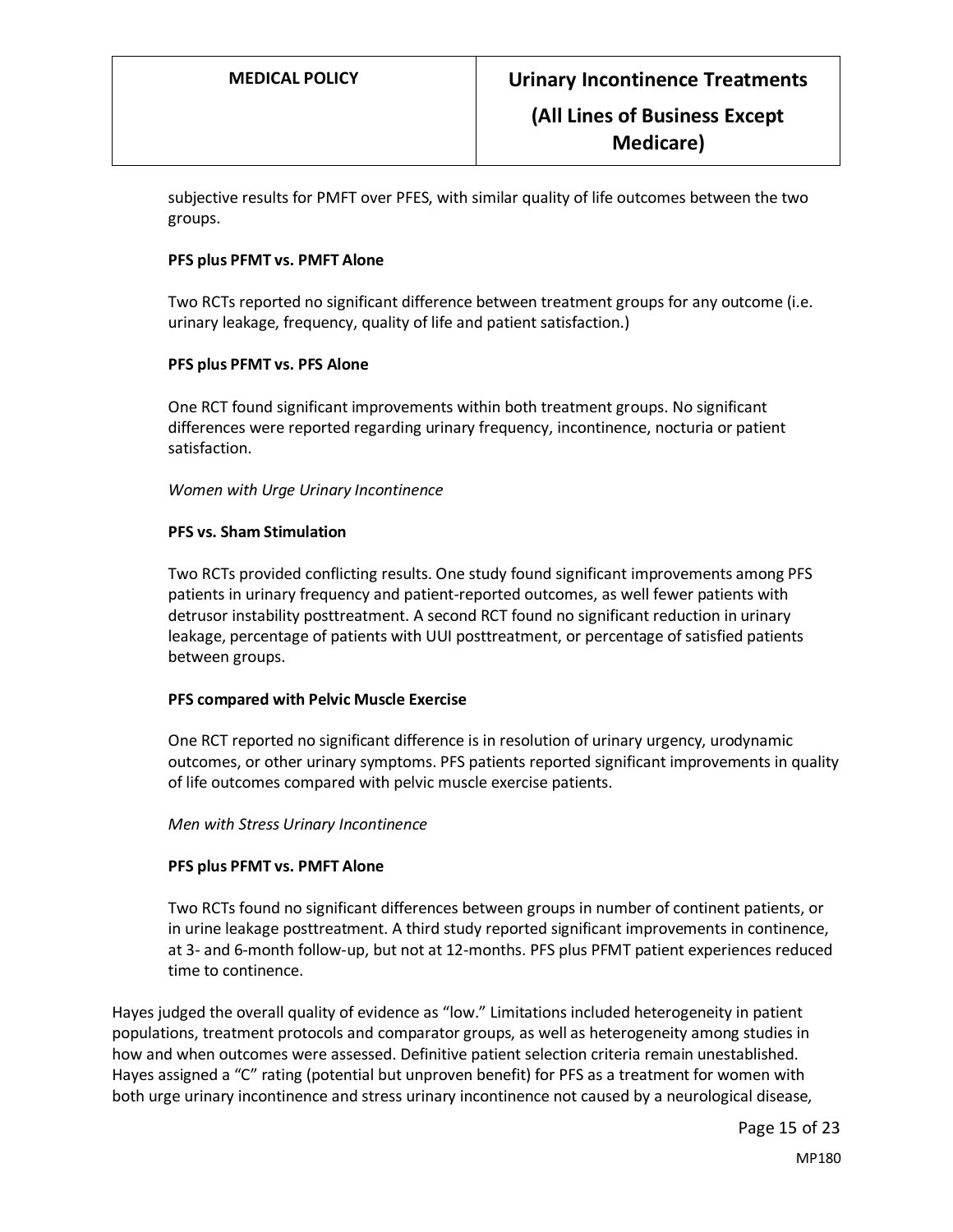stating that evidence was inconsistent and low-quality despite several positive results. Hayes assigned a "D2" rating (insufficient evidence) for PFS as a treatment for men with both urge- and stress urinary incontinence. Hayes concluded that additional, well-designed RCTs were necessary to definitively establish efficacy, but that PFS may be viable for patients with symptoms refractory to more conservative treatments.

## Transurethral Radiofrequency Therapy (Renessa Procedure)

In 2015, a Cochrane systematic review evaluated transurethral radiofrequency collagen denaturation (TRT) to treat individuals with urinary incontinence.<sup>20</sup> Independent investigators searched the literature through December 2014, identified eligible studies, assessed study quality and extracted data. Only one trial was identified: a manufacturer-funded, sham-controlled randomized trial of 173 women (mean age: 50 years). Two-thirds of patients (n=115) were randomly assigned either TRT or a sham surgery using a non-functioning catheter. Follow-up was 12 months. The study did not demonstrate improved quality of life. The risk of other adverse events (pain/dysuria (RR: 5.73, 95% CI 0.75 to 43.70); new detrusor overactivity (RR 1.36, 95% CI 0.63 to 2.93); and urinary tract infection (RR: 0.95, 95% CI 0.24 to 3.86) could not be established given the small size of the trial. Evidence was insufficient to determine the association between TRT and rate of urinary retention, hematuria and hesitancy compared with sham treatment. Evidence was insufficient assess whether the procedure causes adverse events. No evidence was found for comparison with any other method of treatment for UI. Investigators concluded that evidence is insufficient to show whether TRT improves patient-reported symptoms of UI or quality of life.

#### Vaginal Cones

In 2013, Cochrane conducted a systematic review evaluating the safety and efficacy of weighted vaginal cones for the treatment for urinary incontinence.<sup>3</sup> Independent investigators searched the literature through March 2013, identified eligible studies (i.e. randomized or quasi-randomized controlled trials comparing weighted vaginal cones with alternative treatments or no treatment), assessed study quality and extracted data. In total, 23 trials were included for review (n= 1806; 717 received cones).

Results across studies reported that cones were superior to no active treatment, although there was little evidence demonstrating a difference between cones plus pelvic floor muscle training (PFMT) compared to either cones alone, or PFMT alone. There was also little evidence of difference for a subjective cure between cones and PFMT (RR: 1.01, 95% CI 0.91 to 1.13), or between cones and electrostimulation (RR: 1.26, 95% CI 0.85 to 1.87).

Limitations among reviewed studies included small sample sizes, heterogeneous outcome measures, and high attrition rates. Investigators concluded that while the efficacy of weighted vaginal cones may be comparable to PFMT and electrostimulation, larger, high-quality trials that measure comparable and relevant outcomes were necessary to more definitively establish efficacy.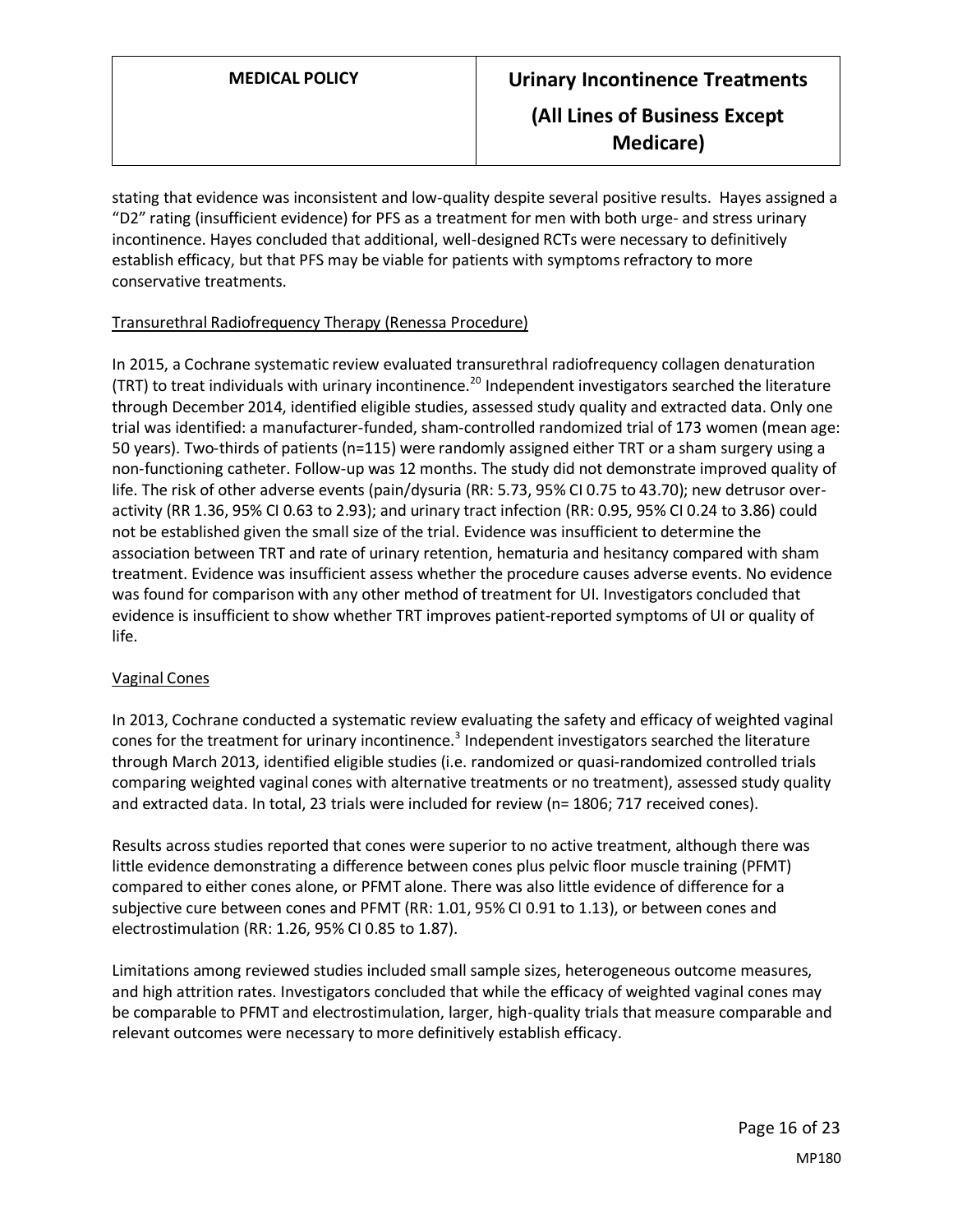# Implanted Adjustable Continence Therapy (e.g. ProAct Therapy System)

In 2018, ECRI evaluated the efficacy of ProAct adjustable continence therapy for the treatment of male stress urinary incontinence (SUI).<sup>4</sup> Having searched the literature through May 2018, ECRI included 7 studies for review (1 systematic review, 1 retrospective comparison, 5 case series), yielding a patient size of 1,012. The systematic review reported efficacy across five studies (n=341), ranging from 62% to 68%. Reported complications included erosion (3.2% to 10.9%) and malfunction/displacement (4% to 7%). One multicenter, single-arm study reported a ≥50% reduction in pad weight in 46% of patients at 18 months. A post-hoc analysis reported that 28% of patients achieved a clinically significant reduction in the amount of daily urine leakage. One case series reported symptom improvement rates of 59% to 80% (four studies); quality of life (QOL) improvements (two studies), patient satisfaction (53%; one study), and explanation rates (18% to 30%; four studies). Limitations of reviewed studies included a lack of RCTs, small sizes of individual studies and inadequate follow-up. ECRI concluded that "very lowquality evidence suggests ProACT therapy may improve symptoms up to two years for some patients with SUI after prostate surgery." 4

## *Non-randomized Studies*

Since the ECRI review, <sup>4</sup> discussed above, two non-randomized studies published results evaluating ProACT's safety and efficacy among 294 patients.<sup>21,22</sup> One study, reporting results at median 9 year follow-up, found a success rate among 82.6% of patients (n=112 out of 160). Both studies reported improvements from baseline in number of pads used, and quality of life measures. Investigators concluded that study results demonstrated the safety and efficacy of ProACT, despite high reported revision rates. Limitations include the studies' lack of randomization, the lack of comparator groups and manufacturer funding for one study. $21$ 

# Intraurethral valve-pump (e.g., InFlow™ Intraurethral Valve-Pump)

A search of PubMed regarding intraurethral valve-pump identified two reports. In 1998, Pannek reported a case of acute urinary retention was caused by a mucus clot obstructing the pump.<sup>23</sup>

In 2005, Chen and colleagues reported that only 77 of 273 patients completed the treatment phase of a trial comparing the safety, effectiveness and patient satisfaction of an intraurethral valve-pump catheter versus the current standard of care (clean intermittent catheterization (CIC) for females with hypocontractile or acontractile bladder.<sup>24</sup> The reasons for the large early withdrawal of subjects (169/273) were mainly related to initial discomfort and leakage. There was no information available about other adverse effects such as UTI, bladder inflammation, genitorurinary pain, hematuria, bladder spasms, asymptomatic bacteriura, vulvar, vaginal and urethral disorders.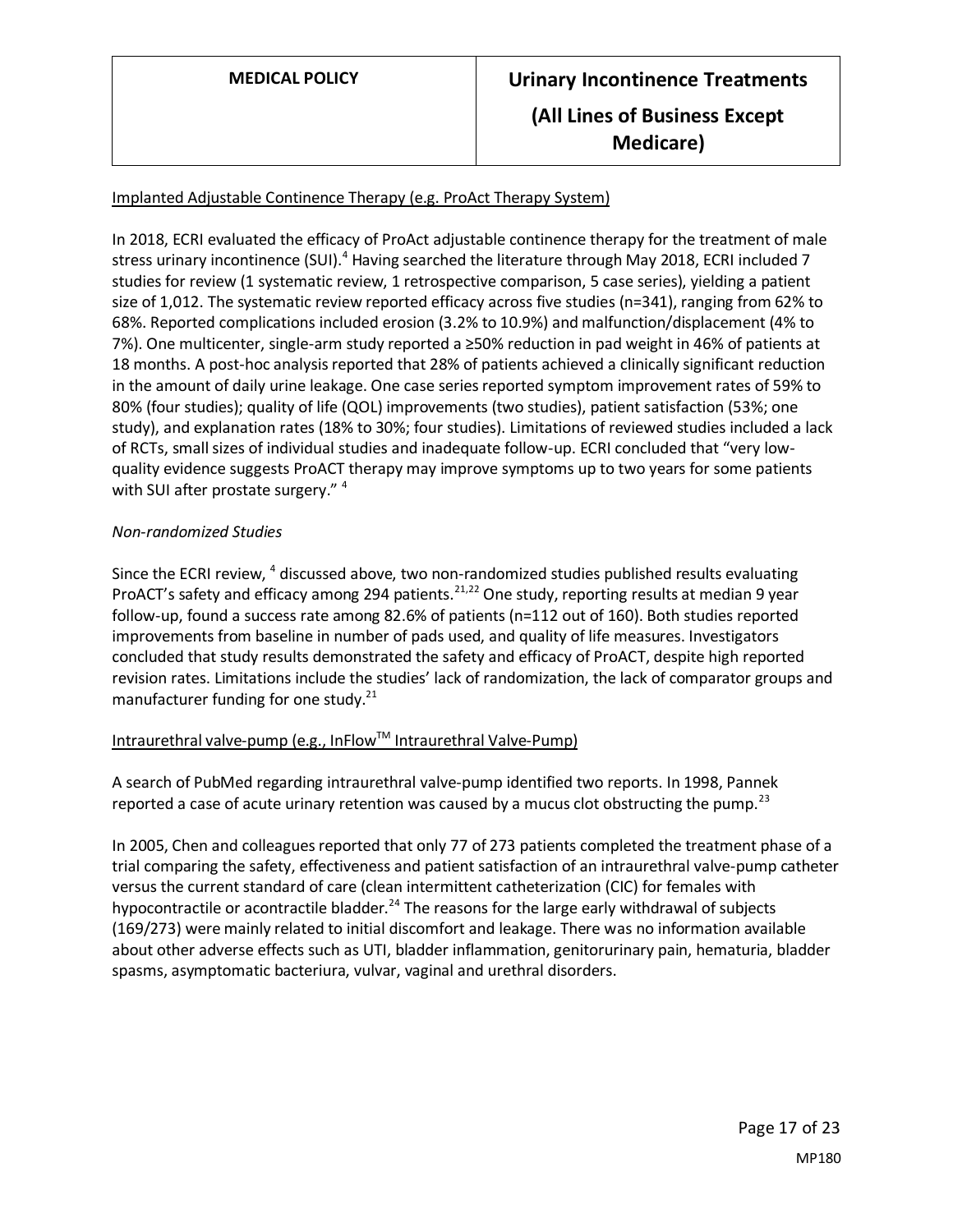# **CLINICAL PRACTICE GUIDELINES**

### Artificial Urinary Sphincter (AUS)

In 2019, the National Institute for Health and Care Excellence (NICE) recommended the use of artificial urinary sphincter for the management of stress urinary incontinence in women only if previous surgery is failed. Life-long follow-up was also recommended for patients treated with an AUS.<sup>25</sup>

In 2017, the American Urological Association (AUA) stated that artificial urinary sphincters may be used in patients with a non-mobile urethra. <sup>26</sup>

#### Injectable Bulking Agents

In 2019, the National Institute for Health and Care Excellence (NICE) recommended the use of bulking agents for patients if other surgery is "unsuitable for, or unacceptable to, the woman." The guidance also advised that women should be "fully advised of the risks, the lack of evidence for long-term effectiveness and adverse events, and that other surgical procedures may be more effective."<sup>25</sup>

In 2017, the American Urological Association (AUA) issued a strong recommendation for bulking agents in the treatment of stress urinary incontinence, especially for patients who wish to avoid more invasive surgery or who experience insufficient improvement following a previous anti-incontinence procedure.<sup>26</sup> In 2015 (reaffirmed 2018), the American College of Obstetricians and Gynecologists issued a level B recommendation (limited or inconsistent evidence) for bulking agents, stating that injections "may be appropriate if surgery has failed to achieve adequate symptom reduction, if symptoms recur after surgery, in women with symptoms who do not have urethral mobility, or in older women with comorbidities who cannot tolerate anesthesia or more invasive surgery."<sup>27</sup>

#### Percutaneous Tibial Nerve Stimulation (PTNS)

In 2019, NICE recommended for the use of PTNS only if "there has been a multidisciplinary team review, and non-surgical management including overactive bladder medicine treatment has not worked adequately and the woman does not want botulinum toxinA or percutaneous sacral nerve stimulation."<sup>25</sup>

In 2019, the American Urological Association Education and Research, Inc. and the Society of Urodynamics, Female Pelvic Medicine & Urogenital Reconstruction published an evidence based guideline amendment as followup to the Agency for Healthcare Research and Quality (AHRQ) Evidence Report/Technology Assessment Number 187 titled Treatment of Overactive Bladder in Women (2009).<sup>28</sup> For patients with moderate to severe symptoms, PTNS and SNS were included as treatment options depending on the patient's desire and willingness to engage in treatmetn beyond education, behavioral treatmetn, and pharmacologic management.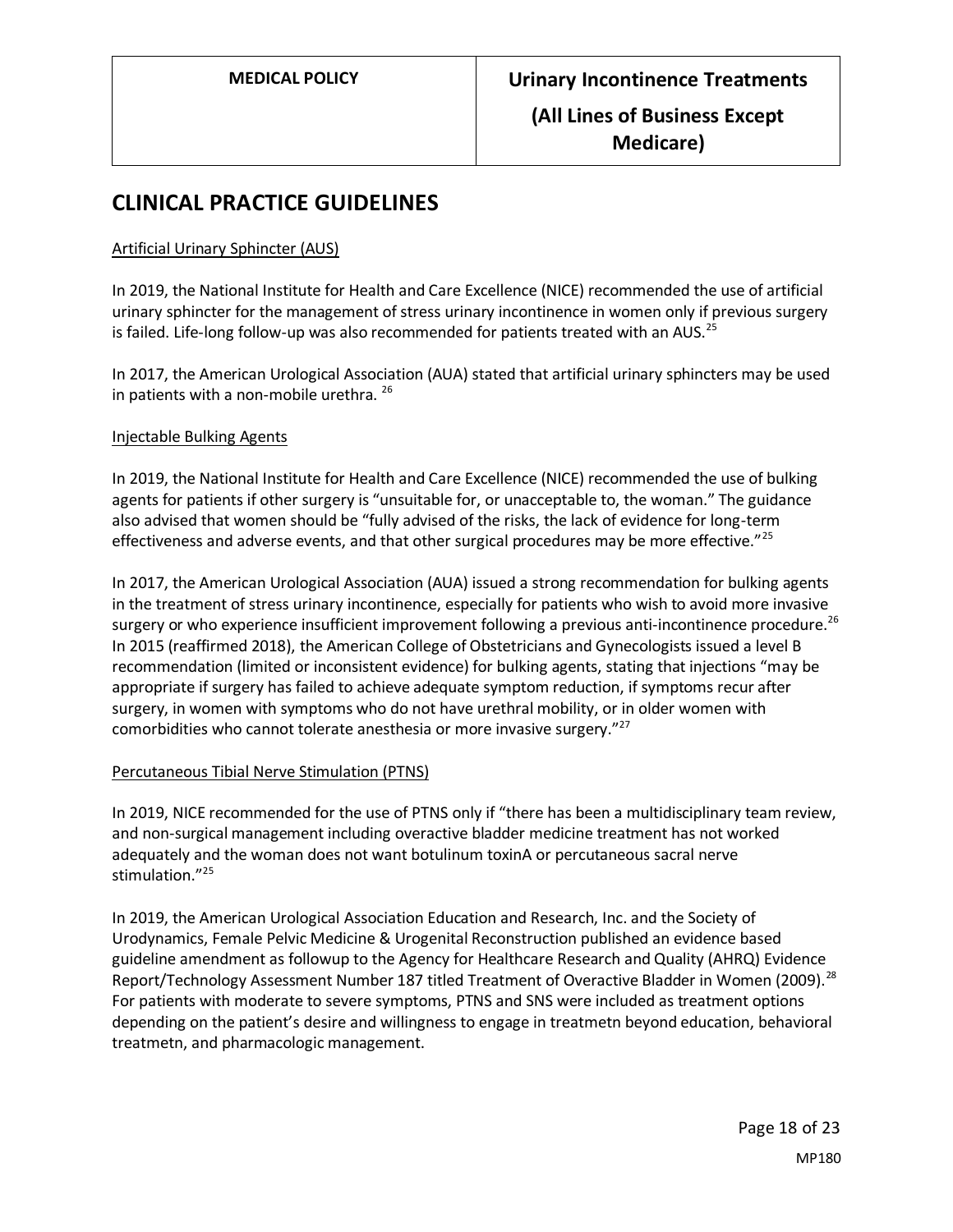## Sacral Nerve Stimulation

In 2019, NICE recommended for the use of sacral nerve stimulation after multi-disciplinary review only if the patients has not responded to conservative management and they are "not prepared to accept the risks of needing cathertisation associated with botulinum toxin type A.<sup>25</sup>

In 2015 (reaffirmed 2018), the American College of Obstetricians and Gynecologists stated that sacral nerve stimulation may be considered for patients who have failed other conservative measures.<sup>27</sup>

## Pelvic Floor Electrical Stimulation

In 2015 (reaffirmed 2018), the American College of Obstetricians and Gynecologists stated that, while efficacy remains unclear, pelvic muscle exercises may be used with electrical stimulation.<sup>27</sup> In 2019, NICE recommended against the routine use of electrical stimulation in treatment of women with overactive bladder. The guidance also recommended against the routine use of electrical stimulation in combination with pelvic floor muscle training, but recommended the combination for women who cannot actively contract pelvic floor muscles so as to aid motivation and adherence. <sup>25</sup>

# <span id="page-18-0"></span>**POLICY SUMMARY**

For urinary incontinence patients with symptoms refractory to conservative treatment, low-quality but consistent evidence supports the use of artificial urinary sphincters and injectable bulking agents. Several evidence-based, clinical practice guidelines also recommend their use. Clinical practice guidelines and recent systematic reviews also indicate that percutaneous tibial nerve stimulation and sacral nerve stimulation may similarly improve symptoms. Evidence does not support, however, the efficacy of transurethral radiofrequency therapy, muscle training with vaginal cones, muscle training with pelvic floor electrical stimulation, or implanted adjustable continence therapies. Systematic reviews evaluating these therapies note a lack of long-term evidence from high-quality trials, and call for additional, large and randomized studies to establish treatments' safety and efficacy.

# **INSTRUCTIONS FOR USE**

Company Medical Policies serve as guidance for the administration of plan benefits. Medical policies do not constitute medical advice nor a guarantee of coverage. Company Medical Policies are reviewed annually and are based upon published, peer-reviewed scientific evidence and evidence-based clinical practice guidelines that are available as of the last policy update. The Companies reserve the right to determine the application of Medical Policies and make revisions to Medical Policies at any time. Providers will be given at least 60-days notice of policy changes that are restrictive in nature.

The scope and availability of all plan benefits are determined in accordance with the applicable coverage agreement. Any conflict or variance between the terms of the coverage agreement and Company Medical Policy will be resolved in favor of the coverage agreement.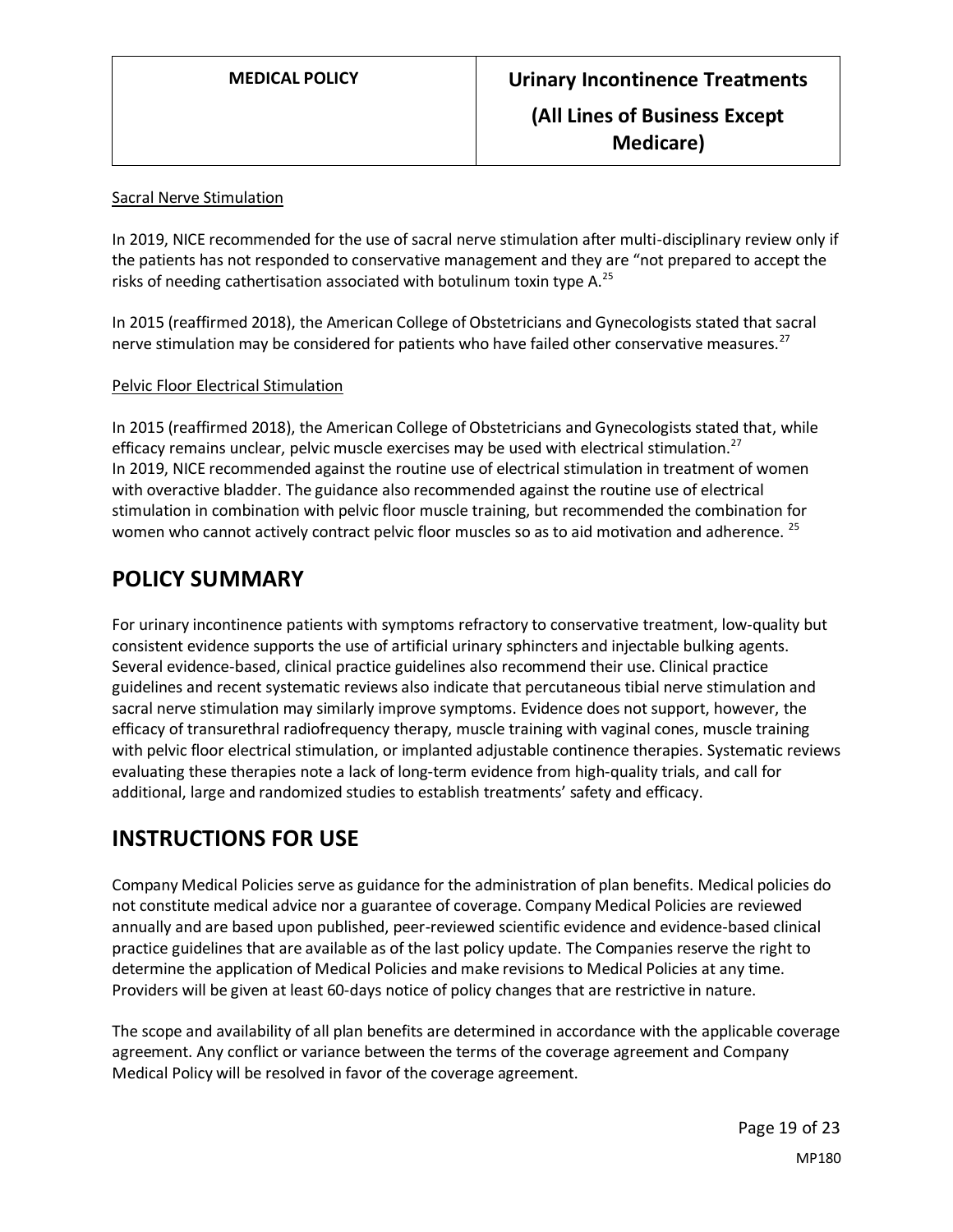# **REGULATORY STATUS**

## Food and Drug Administration (FDA)

The following are examples of devices that have received FDA clearance (not all inclusive):

- **•** Artificial Urinary Sphincter: The Artificial Urinary Sphincter<sup>29</sup>
- Bulking Agents: Contigen,<sup>30</sup> Coaptite,<sup>31</sup> Durasphere,<sup>32</sup> Macroplastique,<sup>33</sup> URYX<sup>34</sup>
- **Percutaneous Tibial Nerve Stimulation**: Urgent PC Neuromodulation System<sup>35</sup>
- **Sacral Nerve Stimulation**: Medtronic Interstim® Sacral Nerve Stimulation™ System<sup>36</sup>
- **Pelvic Floor Electrical Stimulation**: NeoControl® Pelvic Floor Therapy System;<sup>37</sup> MyoTrac Infiniti; <sup>38</sup> ApexM; <sup>39</sup> In Tone®MV. 40
- Adjustable Continence Therapy: ProACT<sup>™</sup> Adjustable Continence Therapy for Men<sup>41</sup>
- **Intraurethral valve-pump:** InFlow™ Intraurethral Valve-Pump (Vesiflo, Inc.)

## Mental Health Parity Statement

Coverage decisions are made on the basis of individualized determinations of medical necessity and the experimental or investigational character of the treatment in the individual case. In cases where medical necessity is not established by policy for specific treatment modalities, evidence not previously considered regarding the efficacy of the modality that is presented shall be given consideration to determine if the policy represents current standards of care.

# **MEDICAL POLICY CROSS REFERENCES**

- Pharmacy Policy: Botulinum Toxin
- Urinary Incontinence Treatments (Medicare Only)

# **REFERENCES**

- 1. Hayes, Inc. Product Comparison: Coaptite (Boston Scientific) Versus Durasphere EXP (Coloplast) for Stress Urinary Incontinence (Report not available). [https://www.hayesinc.com/subscribers/displaySubscriberArticle.do?articleId=88406&searchSto](https://www.hayesinc.com/subscribers/displaySubscriberArticle.do?articleId=88406&searchStore=%24search_type%3Dall%24icd%3D%24keywords%3Dsling%24status%3Dall%24page%3D1%24from_date%3D%24to_date%3D%24report_type_options%3D%24technology_type_options%3D%24organ_system_options%3D%24specialty_options%3D%24order%3DasearchRelevance) [re=%24search\\_type%3Dall%24icd%3D%24keywords%3Dsling%24status%3Dall%24page%3D1%2](https://www.hayesinc.com/subscribers/displaySubscriberArticle.do?articleId=88406&searchStore=%24search_type%3Dall%24icd%3D%24keywords%3Dsling%24status%3Dall%24page%3D1%24from_date%3D%24to_date%3D%24report_type_options%3D%24technology_type_options%3D%24organ_system_options%3D%24specialty_options%3D%24order%3DasearchRelevance) [4from\\_date%3D%24to\\_date%3D%24report\\_type\\_options%3D%24technology\\_type\\_options%3](https://www.hayesinc.com/subscribers/displaySubscriberArticle.do?articleId=88406&searchStore=%24search_type%3Dall%24icd%3D%24keywords%3Dsling%24status%3Dall%24page%3D1%24from_date%3D%24to_date%3D%24report_type_options%3D%24technology_type_options%3D%24organ_system_options%3D%24specialty_options%3D%24order%3DasearchRelevance) [D%24organ\\_system\\_options%3D%24specialty\\_options%3D%24order%3DasearchRelevance.](https://www.hayesinc.com/subscribers/displaySubscriberArticle.do?articleId=88406&searchStore=%24search_type%3Dall%24icd%3D%24keywords%3Dsling%24status%3Dall%24page%3D1%24from_date%3D%24to_date%3D%24report_type_options%3D%24technology_type_options%3D%24organ_system_options%3D%24specialty_options%3D%24order%3DasearchRelevance) Accessed last: 2019.
- 2. Hayes, Inc. Pelvic Floor Electrical Stimulation for the Treatment of Urinary Incontinence. Health Technology Assessment. Feb 25, 2016. Annual Review: Feb 11, 2020. ARCHIVED Mar 24, 2021. Report outdated. [https://evidence.hayesinc.com/report/dir.pelv0001?\\_ga=2.54085995.296794708.1590494915-](https://evidence.hayesinc.com/report/dir.pelv0001?_ga=2.54085995.296794708.1590494915-1995923823.1570058383) [1995923823.1570058383.](https://evidence.hayesinc.com/report/dir.pelv0001?_ga=2.54085995.296794708.1590494915-1995923823.1570058383) Accessed last: 05/26/2020.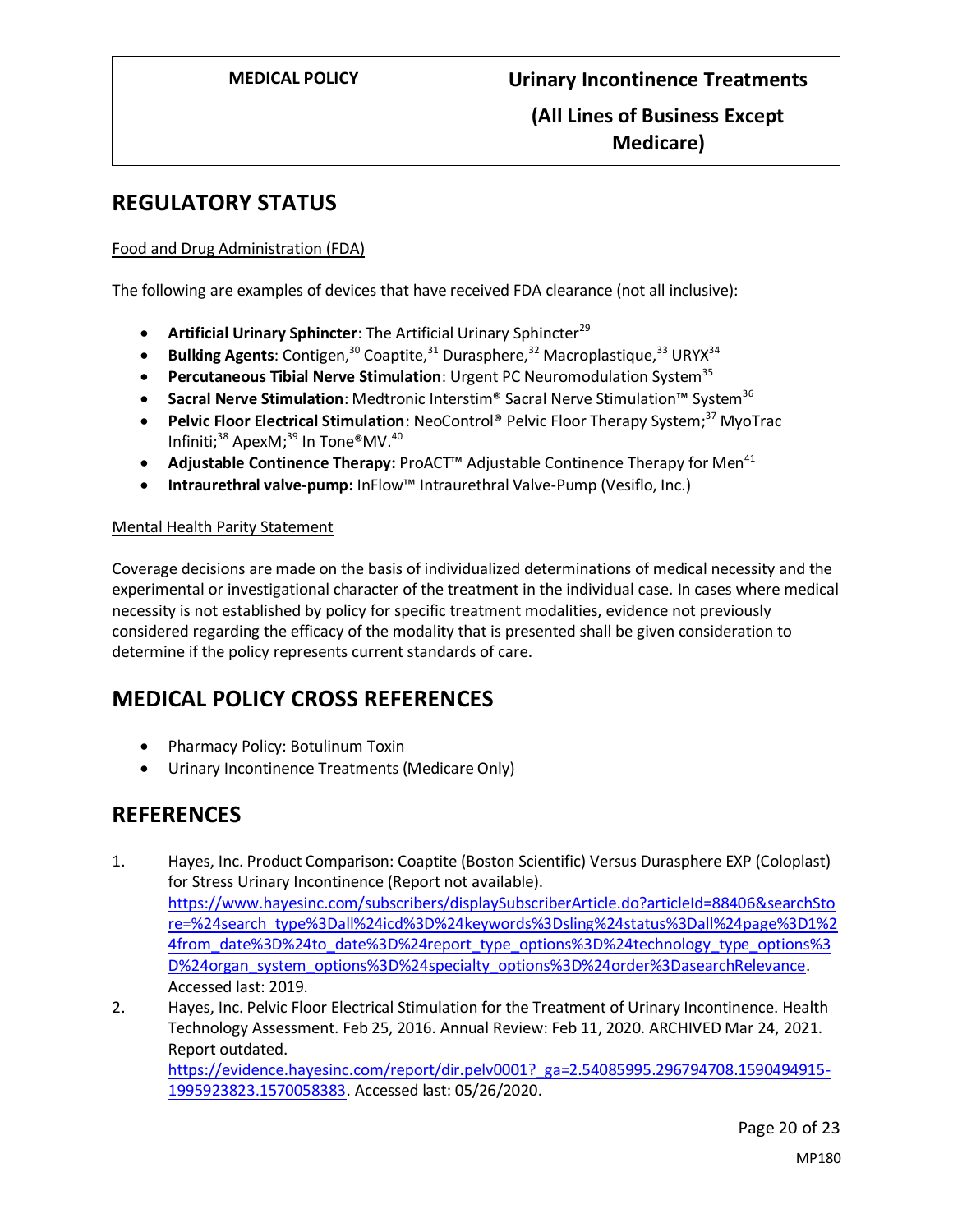- 3. Herbison GP, Dean N. Weighted vaginal cones for urinary incontinence. *Cochrane Database of Systematic Reviews.* 2013(7).
- 4. ECRI. ProACT Adjustable Continence Therapy (UroMedica, Inc.) for Treating Male Stress Urinary Incontinence. 05/18/2018. Archived report.
	- [https://www.ecri.org/components/ProductBriefs/Pages/26020.aspx.](https://www.ecri.org/components/ProductBriefs/Pages/26020.aspx) Accessed last: 05/26/2020.
- 5. Reus CR, Phé V, Dechartres A, Grilo NR, Chartier-Kastler EJ, Mozer PC. Performance and safety of the artificial urinary sphincter (AMS 800) for non-neurogenic women with urinary incontinence secondary to intrinsic sphincter deficiency: a systematic review. *European urology focus.* 2018.
- 6. Farag F, Koens M, Sievert KD, De Ridder D, Feitz W, Heesakkers J. Surgical treatment of neurogenic stress urinary incontinence: a systematic review of quality assessment and surgical outcomes. *Neurourology and urodynamics.* 2016;35(1):21-25.
- 7. Hayes, Inc. Macroplastique Urethral Bulking Agent (Cogentix Medical) for Treatment of Stress Urinary Incontinence (Report no longer available). [https://www.hayesinc.com/subscribers/displaySubscriberArticle.do?articleId=65066.](https://www.hayesinc.com/subscribers/displaySubscriberArticle.do?articleId=65066) Accessed last: 2019.
- 8. Capobianco G, Azzena A, Saderi L, Dessole F, Dessole S, Sotgiu G. Urolastic®, a new bulking agent for treatment of stress urinary incontinence: a systematic review and meta-analysis. *International urogynecology journal.* 2018:1-9.
- 9. Kirchin V, Page T, Keegan PE, et al. Urethral injection therapy for urinary incontinence in women. *Cochrane Database of Systematic Reviews.* 2017(7).
- 10. ECRI Institute. Macroplastique Urethral Bulking Agent (Cogentix Medical, Inc.) for Treating Female Stress Urinary Incontinence. 09/20/2017. Archived report. [https://www.ecri.org/components/ProductBriefs/Pages/25441.aspx.](https://www.ecri.org/components/ProductBriefs/Pages/25441.aspx) Accessed last: 05/26/2020.
- 11. Matsuoka PK, Locali RF, Pacetta AM, Baracat EC, Haddad JM. The efficacy and safety of urethral injection therapy for urinary incontinence in women: a systematic review. *Clinics.* 2016;71(2):94- 100.
- 12. Maggiore ULR, Bogani G, Meschia M, et al. Urethral bulking agents versus other surgical procedures for the treatment of female stress urinary incontinence: a systematic review and meta-analysis. *European Journal of Obstetrics & Gynecology and Reproductive Biology.*  2015;189:48-54.
- 13. Tutolo M, Ammirati E, Heesakkers J, et al. Efficacy and safety of sacral and percutaneous tibial neuromodulation in non-neurogenic lower urinary tract dysfunction and chronic pelvic pain: A systematic review of the literature. *European urology.* 2018.
- 14. Hayes, Inc. Comparative Effectiveness Review of Percutaneous Tibial Nerve Stimulation for the Treatment of Symptomatic Non-Neurogenic Overactive Bladder Syndrome. Oct 31, 2018. Annual Review: Mar 11, 2021.

[https://evidence.hayesinc.com/report/dir.percutaneous1251?\\_ga=2.58362473.296794708.1590](https://evidence.hayesinc.com/report/dir.percutaneous1251?_ga=2.58362473.296794708.1590494915-1995923823.1570058383) [494915-1995923823.1570058383.](https://evidence.hayesinc.com/report/dir.percutaneous1251?_ga=2.58362473.296794708.1590494915-1995923823.1570058383) Accessed 06/29/2021.

15. Hayes Inc. Implantable Sacral Nerve Stimulation for Urinary Voiding Dysfunction. [https://www.hayesinc.com/subscribers/displaySubscriberArticle.do?articleId=1963&searchStor](https://www.hayesinc.com/subscribers/displaySubscriberArticle.do?articleId=1963&searchStore=%24search_type%3Dall%24icd%3D%24keywords%3Dsacral%2Cnerve%2Cstimulation%24status%3Dall%24page%3D1%24from_date%3D%24to_date%3D%24report_type_options%3D%24technology_type_options%3D%24organ_system_options%3D1048%24specialty_options%3D%24order%3DasearchRelevance) [e=%24search\\_type%3Dall%24icd%3D%24keywords%3Dsacral%2Cnerve%2Cstimulation%24stat](https://www.hayesinc.com/subscribers/displaySubscriberArticle.do?articleId=1963&searchStore=%24search_type%3Dall%24icd%3D%24keywords%3Dsacral%2Cnerve%2Cstimulation%24status%3Dall%24page%3D1%24from_date%3D%24to_date%3D%24report_type_options%3D%24technology_type_options%3D%24organ_system_options%3D1048%24specialty_options%3D%24order%3DasearchRelevance) [us%3Dall%24page%3D1%24from\\_date%3D%24to\\_date%3D%24report\\_type\\_options%3D%24te](https://www.hayesinc.com/subscribers/displaySubscriberArticle.do?articleId=1963&searchStore=%24search_type%3Dall%24icd%3D%24keywords%3Dsacral%2Cnerve%2Cstimulation%24status%3Dall%24page%3D1%24from_date%3D%24to_date%3D%24report_type_options%3D%24technology_type_options%3D%24organ_system_options%3D1048%24specialty_options%3D%24order%3DasearchRelevance) [chnology\\_type\\_options%3D%24organ\\_system\\_options%3D1048%24specialty\\_options%3D%24o](https://www.hayesinc.com/subscribers/displaySubscriberArticle.do?articleId=1963&searchStore=%24search_type%3Dall%24icd%3D%24keywords%3Dsacral%2Cnerve%2Cstimulation%24status%3Dall%24page%3D1%24from_date%3D%24to_date%3D%24report_type_options%3D%24technology_type_options%3D%24organ_system_options%3D1048%24specialty_options%3D%24order%3DasearchRelevance) [rder%3DasearchRelevance.](https://www.hayesinc.com/subscribers/displaySubscriberArticle.do?articleId=1963&searchStore=%24search_type%3Dall%24icd%3D%24keywords%3Dsacral%2Cnerve%2Cstimulation%24status%3Dall%24page%3D1%24from_date%3D%24to_date%3D%24report_type_options%3D%24technology_type_options%3D%24organ_system_options%3D1048%24specialty_options%3D%24order%3DasearchRelevance) Published 2010 (reviewed 2014; archived 2015). Accessed last: 2019.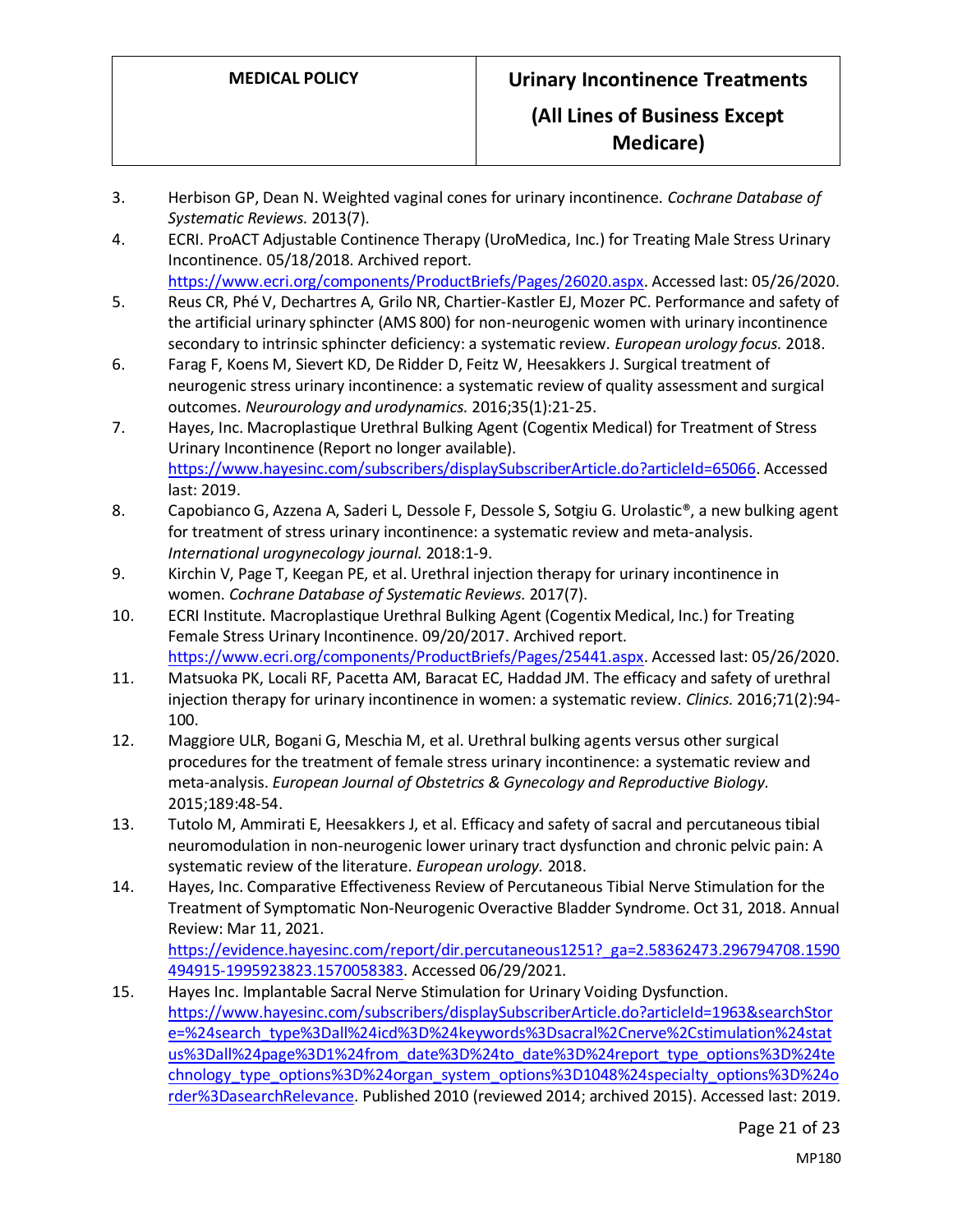# **Medicare)**

- 16. Siegel S, Noblett K, Mangel J, et al. Results of a prospective, randomized, multicenter study evaluating sacral neuromodulation with InterStim therapy compared to standard medical therapy at 6-months in subjects with mild symptoms of overactive bladder. *Neurourol Urodyn.*  2015;34(3):224-230.
- 17. Tang H, Chen J, Wang Y, Yu T, Guo C, Liao X. Combination of sacral neuromodulation and tolterodine for treatment of idiopathic overactive bladder in women: a clinical trial. *Urology journal.* 2014;11(4):1800-1805.
- 18. Noblett K, Siegel S, Mangel J, et al. Results of a prospective, multicenter study evaluating quality of life, safety, and efficacy of sacral neuromodulation at twelve months in subjects with symptoms of overactive bladder. *Neurourol Urodyn.* 2016;35(2):246-251.
- 19. Amundsen CL, Richter HE, Menefee SA, et al. OnabotulinumtoxinA vs sacral neuromodulation on refractory urgency urinary incontinence in women: a randomized clinical trial. *Jama.*  2016;316(13):1366-1374.
- 20. Kang D, Han J, Neuberger MM, et al. Transurethral radiofrequency collagen denaturation for the treatment of women with urinary incontinence. *Cochrane Database of Systematic Reviews.*  2015(3).
- 21. Nash S, Aboseif S, Gilling P, et al. Treatment with an adjustable long-term implant for postprostatectomy stress incontinence: The ProACT™ pivotal trial. *Neurourology and urodynamics.*  2018;37(8):2854-2859.
- 22. Nestler S, Thomas C, Neisius A, et al. Long-term results of ProACT primary and repeat implantation for treatment of stress urinary incontinence in men. *World journal of urology.*  2018:1-7.
- 23. Pannek J, Muller M, Haupt G. An unexpected complicationof the remote-controlled intraurethral valve pump for urinary incontinence. *Urol Int.* 1998;61(4):235-236. <https://www.ncbi.nlm.nih.gov/pubmed/10364756>
- 24. Chen TY, Ponsot Y, Carmel M, Bouffard N, Kennelly MJ, Tu LM. Multi-centre study of intraurethral valve-pump catheter in women with a hypocontractile or acontractile bladder. *Eur Urol.* 2005;48(4):628-633.<https://www.ncbi.nlm.nih.gov/pubmed/15964124>
- 25. National Institute for Health and Care Excellence. Urinary incontinence and pelvic organ prolapse in women: management. NICE guideline [NG123] Published date: 02 April 2019. Last updated: 24 June 2019[. https://www.nice.org.uk/guidance/ng123.](https://www.nice.org.uk/guidance/ng123) Accessed 06/29/2021.
- 26. Kobashi KC, Albo ME, Dmochowski RR, et al. Surgical treatment of female stress urinary incontinence: AUA/SUFU guideline. *The Journal of urology.* 2017;198(4):875-883.
- 27. American College of Obstetricians and Gynecologists. Practice Bulletin No. 155: Urinary Incontinence in Women. *Obstetrics & Gynecology.* 2015;126.
- 28. Lightner DJ, Gomelsky A, Souter L, Vasavada SP. Diagnosis and Treatment of Overactive Bladder (Non-Neurogenic) in Adults: AUA/SUFU Guideline Amendment 2019. *J Urol.* 2019;202(3):558- 563.<https://www.ncbi.nlm.nih.gov/pubmed/31039103>
- 29. Food and Drug Administration. The Artificial Urinary Sphincter. [https://www.accessdata.fda.gov/scripts/cdrh/devicesatfda/index.cfm?db=pmn&id=K821627.](https://www.accessdata.fda.gov/scripts/cdrh/devicesatfda/index.cfm?db=pmn&id=K821627) Published 1992. Accessed 06/29/2021.
- 30. Food and Drug Administration. Contigen Bard Collagen Implant. [https://www.accessdata.fda.gov/scripts/cdrh/devicesatfda/index.cfm?db=pma&id=319407.](https://www.accessdata.fda.gov/scripts/cdrh/devicesatfda/index.cfm?db=pma&id=319407) Published 1993. Accessed 06/29/2021.